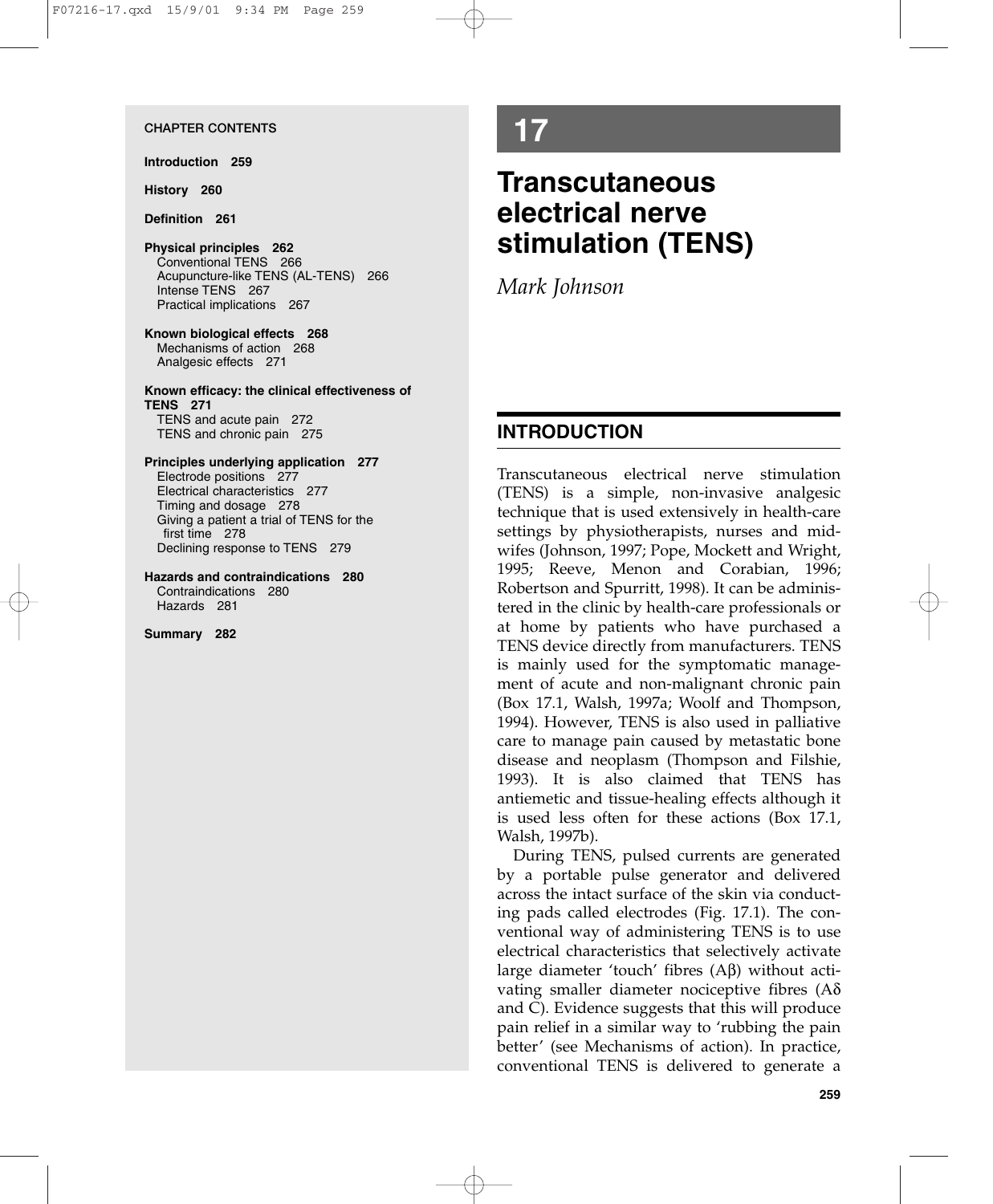#### **Box 17.1 Common medical conditions that TENS has been used to treat**

#### *Analgesic effects of TENS*

- **Relief of acute pain**
- Postoperative pain
- Labour pain
- Dysmenorrhoea • Musculoskeletal pain
- 
- Bone fractures
- Dental procedures

#### **Relief of chronic pain**

- Low back
- Arthritis
- Stump and phantom
- Postherpetic neuralgia
- Trigeminal neuralgia
- Causalgia
- Peripheral nerve injuries
- Angina pectoris
- Facial pain
- Metastatic bone pain

#### *Non-analgesic effects of TENS*

- **Antiemetic effects** • Postoperative nausea associated with opioid medication
- Nausea associated with chemotherapy
- Morning sickness
- Motion/travel sickness

#### **Improving blood flow**

- Reduction in ischaemia due to reconstructive surgery • Reduction of symptoms associated with Raynaud's
- disease and diabetic neuropathy
- Improved healing of wounds and ulcers



**Figure 17.1** A standard device delivering TENS to the arm. There is increasing use of self-adhesive electrodes rather than black carbon-rubber electrodes that require conductive gel and tape as shown in the diagram.

strong but comfortable paraesthesia within the site of pain using frequencies between 1 and 250 pulses per second (p.p.s.) and pulse durations between  $50$  and  $1000 \,\mu s$ .

In medicine, TENS is the most frequently used electrotherapy for producing pain relief. It is popular because it is non-invasive, easy to administer and has few side-effects or drug interactions. As there is no potential for toxicity or overdose, patients can administer TENS themselves and titrate the dosage of treatment as required. TENS effects are rapid in onset for most patients so benefit can be achieved almost immediately. TENS is cheap when compared with long-term drug therapy and some TENS devices are available for less than £30.00.

# **HISTORY**

There is evidence that ancient Egyptians used electrogenic fish to treat ailments in 2500BC, although the Roman Physician Scribonius Largus is credited with the first documented report of the use of electrogenic fish in medicine in AD46 (Kane and Taub, 1975). The development of electrostatic generators in the eighteenth century increased the use of medical electricity, although its popularity declined in the nineteenth and early twentieth century due to variable clinical results and the development of alternative treatments (Stillings, 1975). Interest in the use of electricity to relieve pain was reawakened in 1965 by Melzack and Wall (1965) who provided a physiological rationale for electroanalgesic effects. They proposed that transmission of noxious information could be inhibited by activity in large diameter peripheral afferents or by activity in pain-inhibitory pathways descending from the brain (Fig. 17.2). Wall and Sweet (1967) used high-frequency percutaneous electrical stimulation to activate large diameter peripheral afferents artificially and found that this relieved chronic pain in patients. Pain relief was also demonstrated when electrical currents were used to stimulate the periaqueductal grey (PAG) region of the midbrain (Reynolds, 1969), which is part of the descending pain-inhibitory pathway. Shealy, Mortimer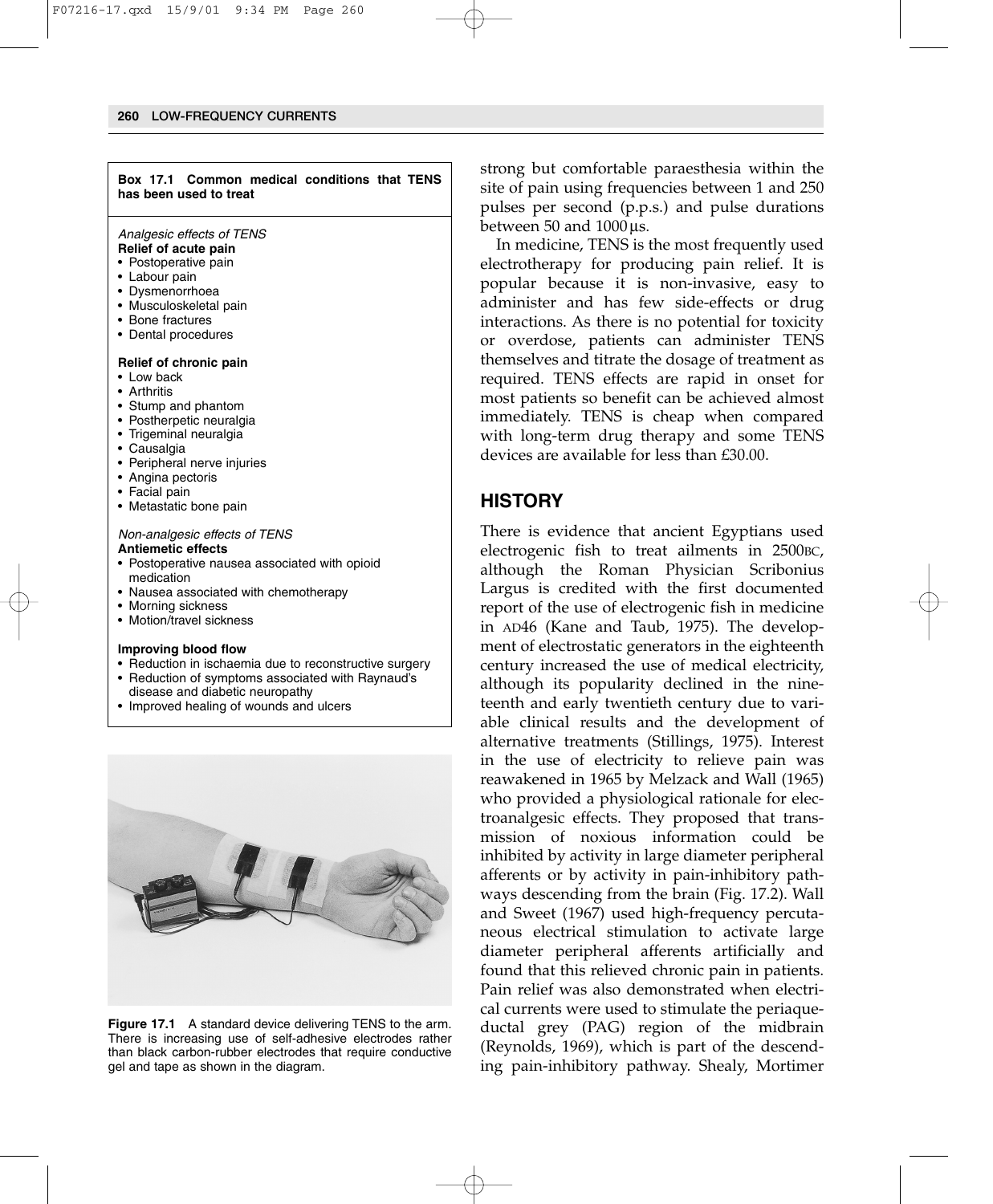and Reswick (1967) found that electrical stimulation of the dorsal columns, which form the central transmission pathway of large diameter peripheral afferents, also produced pain relief. TENS was used to predict the success of dorsal column stimulation implants until it was realised that it could be used as a successful modality on its own (Long, 1973, 1974).

# **DEFINITION**

Brain

**A**

By definition, any stimulating device which delivers electrical currents across the intact surface of the skin is TENS, although the technical characteristics of a standard TENS device are given in Table 17.1 and Figure 17.3. Developments in electronic technology have meant that

**PAIN**

**Injury**

Pain gate

| Weight dimensions            | 50–250 g                                 |
|------------------------------|------------------------------------------|
|                              | $6 \times 5 \times 2$ cm (small device)  |
|                              | $12 \times 9 \times 4$ cm (large device) |
| Cost                         | £30-150                                  |
| Pulse waveform (fixed)       | Monophasic                               |
|                              | Symmetrical biphasic                     |
|                              | Asymmetrical biphasic                    |
| Pulse amplitude (adjustable) | 1–50 mA into a 1 k $\Omega$ load         |
| Pulse duration (often fixed) | 10–1000 µs                               |
| Pulse frequency (adjustable) | $1 - 250$ p.p.s.                         |
| Pulse pattern                | Continuous, burst (random                |
|                              | frequency, modulated                     |
|                              | amplitude, modulated                     |
|                              | frequency, modulated                     |
|                              | pulse duration)                          |
| Channels                     | 1 or 2                                   |
| <b>Batteries</b>             | PP3 (9 V), rechargeable                  |
| Additional features          | Timer                                    |
|                              | Most devices deliver                     |
|                              | constant current output                  |
|                              |                                          |

**B**



**Figure 17.2** The 'Pain Gate'. A: Under normal physiological circumstances, the brain generates pain sensations by processing incoming noxious information arising from stimuli such as tissue damage. In order for noxious information to reach the brain it must pass through a metaphorical 'pain gate' located in lower levels of the central nervous system. In physiological terms, the gate is formed by excitatory and inhibitory synapses regulating the flow of neural information through the central nervous system. This 'pain gate' is opened by noxious events in the periphery. B: The pain gate can be closed by activation of mechanoreceptors through 'rubbing the skin'. This generates activity in large diameter Aβ afferents, which inhibits the onward transmission of noxious information. This closing of the 'pain gate' results in less noxious information reaching the brain reducing the sensation of pain. The neuronal circuitry involved is segmental in its organisation. The aim of conventional TENS is to activate Aβ fibres using electrical currents. The pain gate can also be closed by the activation of pain-inhibitory pathways which originate in the brain and descend to the spinal cord through the brainstem (extrasegmental circuitry). These pathways become active during psychological activities such as motivation and when small diameter peripheral fibres (Aδ) are excited physiologically. The aim of AL-TENS is to excite small diameter peripheral fibres to activate the descending pain-inhibitory pathways.

**Periphery** 

**Table 17.1** Typical features of TENS devices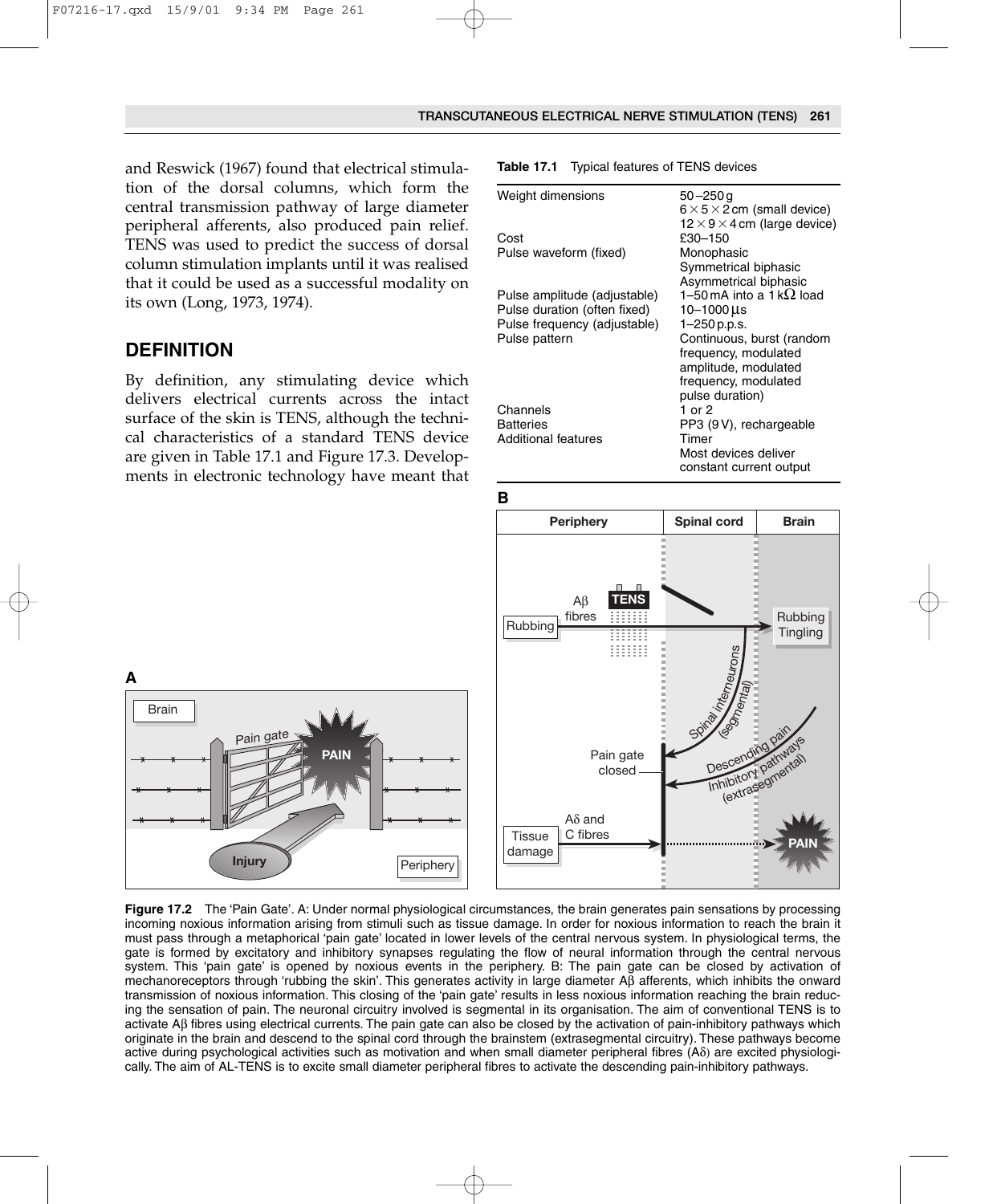

**Figure 17.3** Schematic diagram of the output characteristics of a standard TENS device (topographic view, each vertical line represents one pulse). The intensity control dial (I) regulates the current amplitude of individual pulses, the frequency control dial (F) regulates the rate of pulse delivery (pulses per second=p.p.s.) and the pulse duration control dial (D) regulates the time duration of each pulse. Most TENS devices offer alternative patterns of pulse delivery such as burst, continuous and amplitude modulated.

a variety of TENS-like devices are available on the market (Table 17.2). However, the clinical effectiveness of these TENS-like devices is not known owing to a lack of randomised controlled clinical trials (RCTs). Unfortunately, the increasing number of TENS-like devices has created a literature littered with inconsistent and ambiguous terminology and this has led to confusion in nomenclature. Nevertheless, the main types of TENS described in the literature are conventional TENS, acupuncture-like TENS (AL-TENS) and intense TENS (Table 17.3, Walsh, 1997c; Woolf and Thompson, 1994). At present, conventional TENS remains the most commonly used method for delivering currents in clinical practice (Johnson, Ashton and Thompson 1991a).

# **PHYSICAL PRINCIPLES**

The electrical characteristics of TENS are chosen with a view to selectively activate different populations of nerve fibres as this is believed to

produce different analgesic outcomes (Table 17.3). A standard TENS device provides a range of possible ways that TENS currents could be delivered so it is important to review the principles of nerve fibre activation (Fig. 17.3). Large diameter nerve fibres such as Aβ and Aα have low thresholds of activation to electrical stimuli when compared with their small diameter counterparts ( $A\delta$  and C). The current amplitude needed to excite a nerve fibre declines with increasing pulse duration and increasing pulse frequency. Pulse durations of 10–1000 µs provide the greatest separation (and sensitivity) of pulse amplitudes required to selectively activate large diameter afferents, small diameter afferents and motor efferents (Fig. 17.4, Howson, 1978). Thus, to activate large diameter fibres (Aβ) without activating smaller diameter nociceptive fibres (Aδ and C) one would select low-intensity, highfrequency (10–250 p.p.s.) currents with pulse durations between 10 and 1000 µs (see Howson, 1978; Walsh, 1997d; Woolf and Thompson, 1994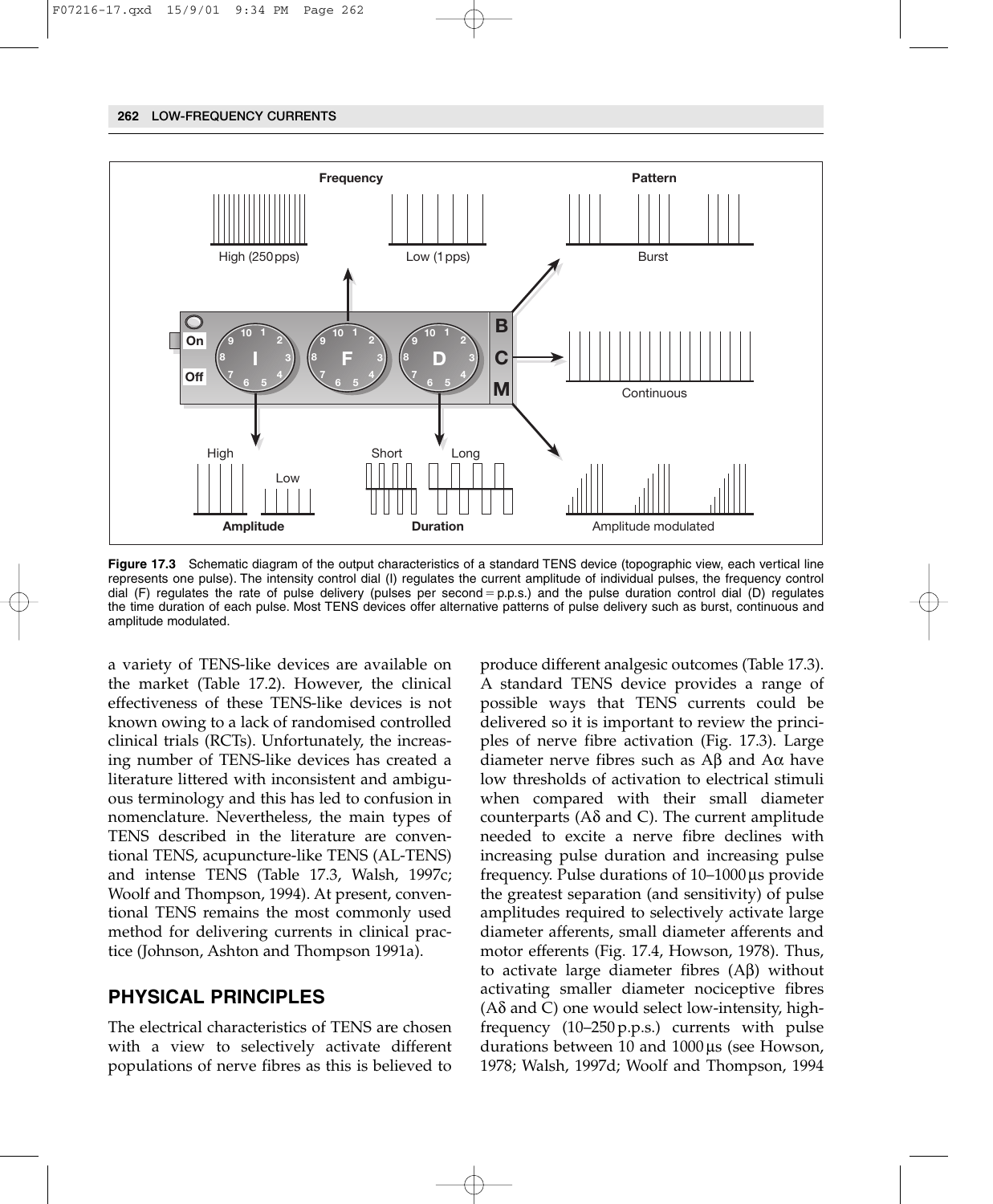| Device                                                | Experimental<br>work                                                       | Manufacturers claim                                                                                                           | Typical stimulating characteristics                                                                                                                                                                                                                                                                                                                          |
|-------------------------------------------------------|----------------------------------------------------------------------------|-------------------------------------------------------------------------------------------------------------------------------|--------------------------------------------------------------------------------------------------------------------------------------------------------------------------------------------------------------------------------------------------------------------------------------------------------------------------------------------------------------|
| Action potential<br>simulation (APS)                  | Odendaal and<br>Joubert (1999)                                             | Pain relief<br>Improve mobility<br>Improve circulation<br>Reduce inflammation                                                 | Monophasic square pulse with exponential decay<br>Delivered by two electrodes<br>Pulse amplitude low $(< 25 \text{ mA})$ , duration long<br>$(800 \,\mu s - 6.6 \,\text{ms})$ , frequency fixed at 150 p.p.s                                                                                                                                                 |
| Codetron                                              | Pomeranz and<br>Niznick (1987)<br>Fargas-Babjak<br>et al. (1989;<br>1992). | Pain relief<br>Reduce habituation                                                                                             | Square wave<br>Delivered randomly to one of six electrodes<br>Pulse amplitude low, duration long (1 ms),<br>frequency low (2 p.p.s.)                                                                                                                                                                                                                         |
| H wave<br>stimulation                                 | McDowell et al.<br>(1995; 1999)                                            | Pain relief<br>Improve mobility<br>Improve circulation<br>Reduce inflammation<br>Promote wound healing                        | 'Unique' biphasic wave with exponential decay<br>Delivered by two electrodes<br>Pulse amplitude low (< 10 mA), duration long<br>(fixed at 16 ms), frequency low (2-60 p.p.s.)                                                                                                                                                                                |
| Interference<br>currents                              | See Chapter 18                                                             | Pain relief<br>Improve mobility<br>Improve circulation<br>Reduce inflammation<br>Promote wound healing<br>Muscle re-education | Two out-of-phase currents which interfere<br>with each other to produce an amplitude-modulated wave<br>Traditionally, delivered by four electrodes<br>Pulse amplitude low, amplitude-modulated frequency<br>1-200 Hz (carrier wave frequencies approximately<br>$2-4$ kHz)                                                                                   |
| Microcurrent                                          | Johannsen<br>et al. (1993)<br>Johnson et al.<br>(1997)                     | Promote wound<br>healing<br>Pain relief<br>Other indications<br>often claimed                                                 | Modified square direct current with monophasic or<br>biphasic pulses changing polarity at regular intervals<br>(0.4 s)<br>Delivered by two electrodes<br>Pulse amplitude low $(1-600 \mu A)$ with no paraesthesia),<br>frequency depends on manufacturer (1-5000 p.p.s.)<br>Many variants exist (e.g. transcranial stimulation for<br>migraine and insomnia) |
| Transcutaneous<br>spinal<br>electroanalgesia<br>(TSE) | Macdonald and<br>Coates (1995)                                             | Pain relief.<br>especially allodynia<br>and hyperalgesia<br>due to central<br>sensitisation                                   | Differentiated wave<br>Delivered by two electrodes positioned<br>on spinal cord at T1 and T12 or straddling C3-C5<br>Pulse amplitude high (although no paraesthesia),<br>duration very short $(1.5-4 \,\mu s,$ frequency high<br>$(600-10000 p.p.s.)$                                                                                                        |

for discussion). Increasing the pulse duration will lead to the activation of small diameter fibres at lower pulse amplitudes.

In practice, it is difficult to predict the exact nature and distribution of currents when they are passed across the intact surface of the skin due to the complex and non-homogeneous impedance of the tissue. However, as the skin offers high impedance at pulse frequencies used by TENS it is likely that currents will remain superficial stimulating cutaneous nerve fibres rather than deep-seated visceral and muscle nerve fibres. Moreover, different TENS devices use a variety of pulse waveforms. Generally, these can be divided into monophasic and biphasic waveforms (Fig. 17.5). It is the cathode

(usually the black lead) that excites the axon so in practice the cathode is placed proximal to the anode to prevent the blockade of nerve transmission due to hyperpolarisation (Fig. 17.6). Devices which use biphasic waveforms with zero net current flow will alternate the cathode and anode between the two electrodes. Zero net current flow may prevent the build-up of ion concentrations beneath electrodes, preventing adverse skin reactions due to polar concentrations (Kantor, Alon and Ho, 1994; Walsh, 1997d).

The introduction of novel features on devices, such as modulated amplitude, modulated frequency and modulated duration (Fig. 17.7), enable manufacturers to gain a competitive edge in the market-place but are rarely supported by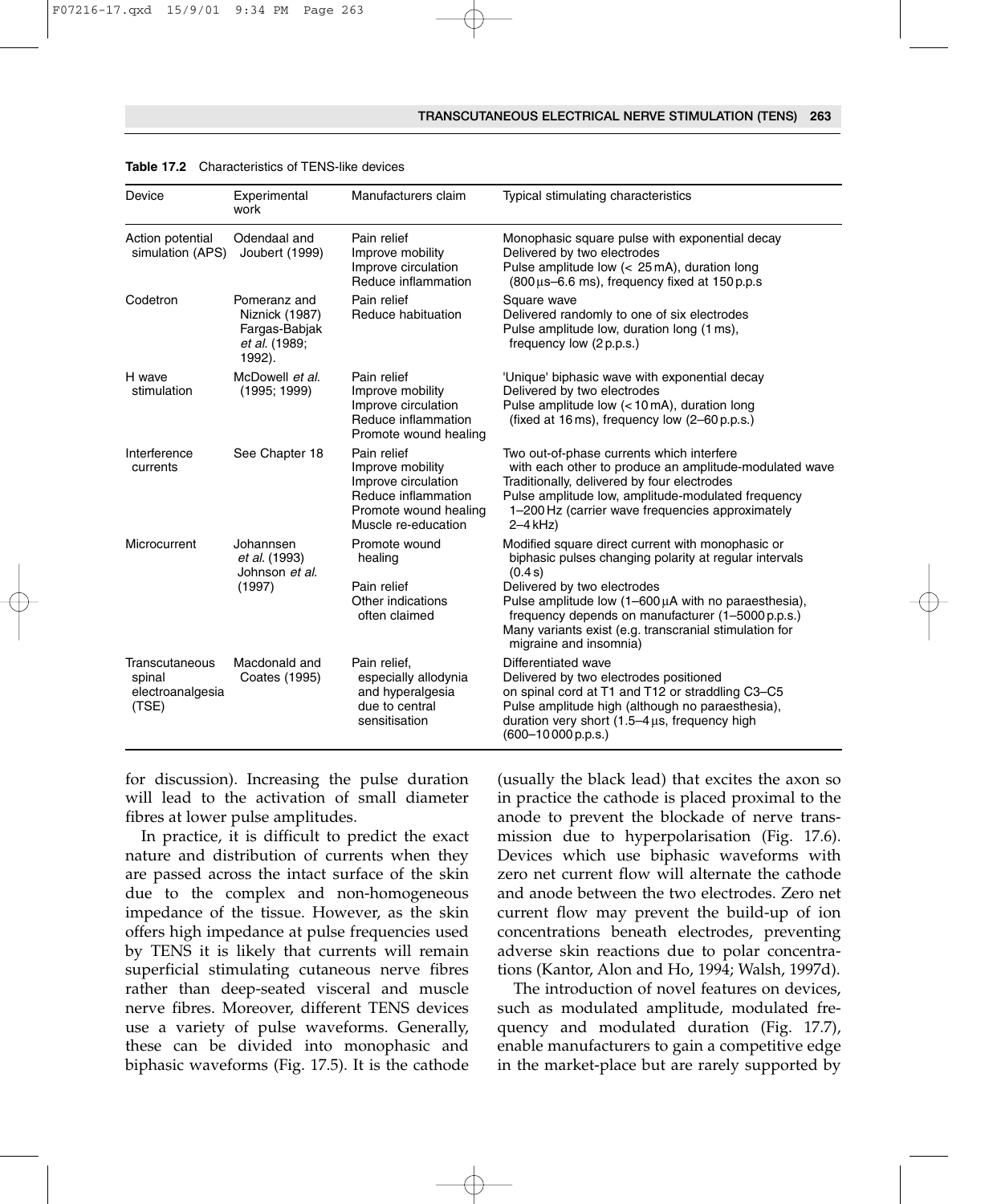|                      |                                                                                                                                                                                                                         | Table 17.3 The characteristics of different types of TENS |                                                                                              |                                                                                                                                                          |                                                                     |                                                                                                                                 |                              |                                             |
|----------------------|-------------------------------------------------------------------------------------------------------------------------------------------------------------------------------------------------------------------------|-----------------------------------------------------------|----------------------------------------------------------------------------------------------|----------------------------------------------------------------------------------------------------------------------------------------------------------|---------------------------------------------------------------------|---------------------------------------------------------------------------------------------------------------------------------|------------------------------|---------------------------------------------|
|                      | currents<br>Aim of                                                                                                                                                                                                      | responsible<br>Main fibre-<br>for effects<br>type         | experience<br>outcome-<br>Desired<br>patient                                                 | characteristics<br>electrical<br>Optimal                                                                                                                 | Electrode<br>position                                               | Analgesic<br>profile                                                                                                            | treatment<br>Duration<br>৳   | of analgesic<br>mechanism<br>action<br>Main |
| Conventional<br>TENS | non-noxious<br>cutaneous<br>afferents<br>diameter<br>Activate<br>large                                                                                                                                                  | receptors<br>mechano-<br>Аβ,                              | paraesthesia<br>comfortable<br>electrical<br>minimal<br>muscle<br>Strong<br>activity<br>with | Frequency= 10-200 p.p.s.<br>Amplitude = low<br>Duration = 100–200 µs<br>Pattern = continuous<br>High frequency/<br>low intensity                         | Dermatomal<br>Over site<br>of pain                                  | <30 min<br>after switch-on<br>after switch-off<br>Rapid onset<br>Rapid offset<br>< 30 min                                       | Continuously<br>when in pain | Segmental                                   |
| L-TENS               | twitch leading<br>to activation<br>of small<br>diameter non-<br>muscle<br>afferents<br>(GIII)<br>Activate small<br>$\circ$<br>produce<br>phasic<br>muscle<br>twitch lead<br>efferents t<br>Activate<br>noxious<br>motor | ergoreceptors<br>GIII, A <sub>δ</sub>                     | comfortable<br>contraction<br>muscle<br>phasic<br>Strong                                     | Frequency = $\sim$ 100 p.p.s.<br>Duration = $100-200$ $\mu$ s<br>high intensity<br>Amplitude = high<br>Low frequency/<br>Pattern = burst<br>within burst | point/<br>muscle at<br>site of<br>pain<br>Myotomal<br>motor<br>Över | ?Delayed onset<br>after switch-off<br>> 30 min after<br>switch-on<br>?Delayed<br>offset > 1 h                                   | $~20$ min/<br>session        | Extrasegmental<br>Segmental                 |
| Intense<br>TENS      | cutaneous<br>diameter<br>pin-prick'<br>afferents                                                                                                                                                                        | nociceptors<br>Аδ,                                        | tolerable with<br>contraction<br>intensity<br>Highest<br>minimal<br>muscle                   | Frequency = $\sim$ 200 p.p.s.<br>Pattern = continuous<br>Amplitude = highest<br>Duration >1000 µs<br>High frequency<br>high intensity<br>tolerable       | main nerve<br>Over site<br>of pain or<br>proximal<br>bundle<br>over | May experience<br>?Delayed offset<br>hypoaesthesia<br>Rapid onset<br>< 30 min after<br>switch-on<br>$> 1 h$ after<br>switch-off | $\sim$ 15 min/<br>session    | Extrasegmental<br>Segmental<br>Peripheral   |

Table 17.3 The characteristics of different types of TENS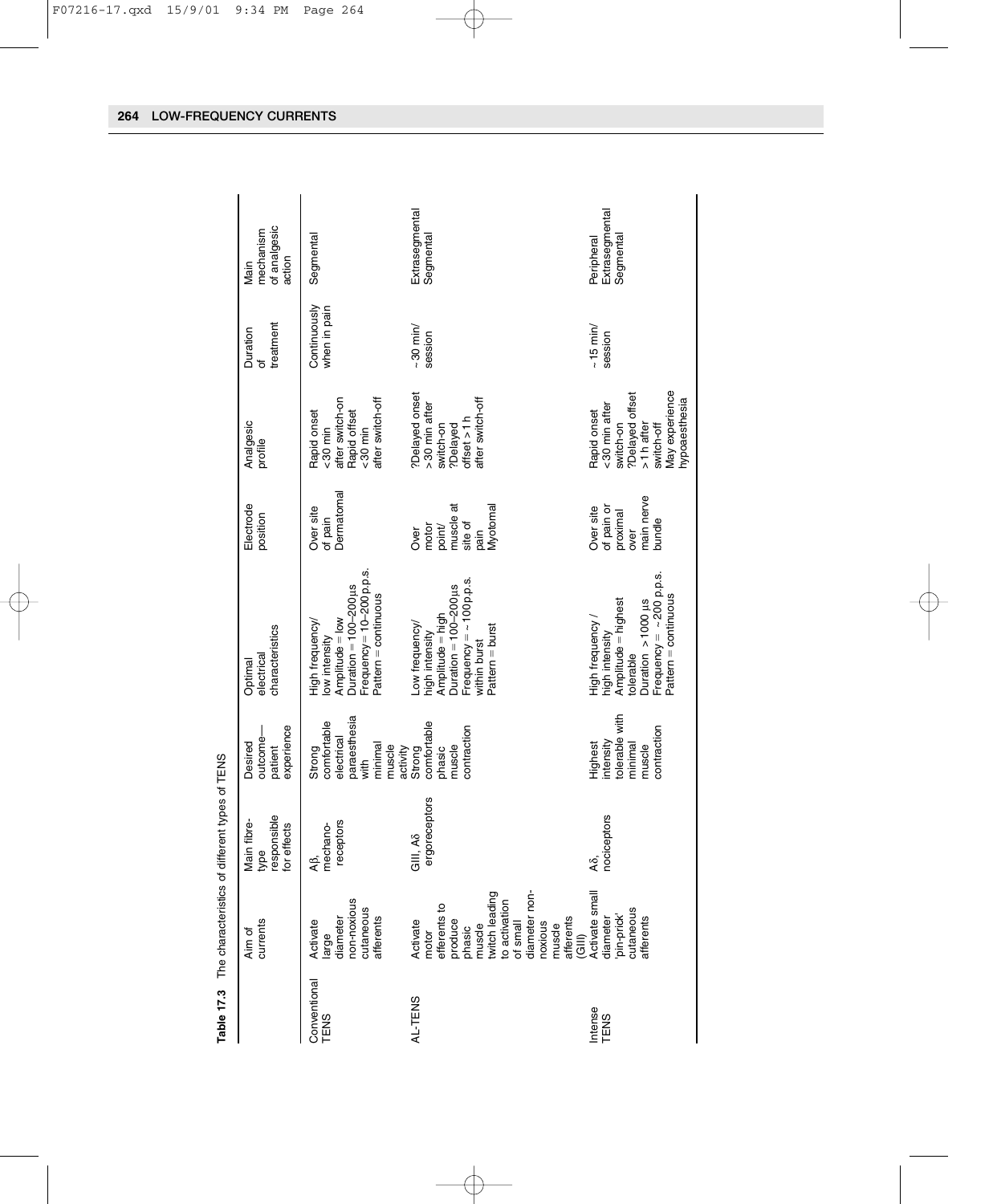

**Figure 17.4** Strength–duration curve for fibre activation. As pulse duration increases less current amplitude is needed to excite an axon to generate an action potential. Small pulse durations are unable to excite nerve axons even at high current amplitudes. Large diameter axons require lower current amplitudes than small diameter fibres. Thus, passing pulsed currents across the surface of the skin excites large diameter non-noxious sensory nerves first (paraesthesia), followed by motor efferents (muscle contraction) and small diameter noxious afferents (pain). Alteration of pulse duration is one means of helping the selective recruitment of different types of nerve fibre. For example, intense TENS should use long pulse durations  $($  1000 us) as they activate small diameter afferents more readily. During conventional TENS pulse durations  $\sim$  100–200 us are used as there is a large separation (difference) in the amplitude needed to recruit different types of fibre. This enables greater sensitivity when using the intensity (amplitude) dial so that a strong but comfortable paraesthesia can be achieved without muscle contraction or pain.



**Figure 17.5** Common pulse waveforms used in TENS.



**Figure 17.6** Fibre activation by TENS. When devices use waveforms which produce net DC outputs which are not zero, the cathode excites (depolarisation) the axon and the nerve impulse will travel in both directions down the axon. The anode tends to inhibit the axon (hyperpolarisation) and this could extinguish the nerve impulse. Thus, during conventional TENS the cathode should be positioned proximal to the anode so that the nerve impulse is transmitted to the central nervous system unimpeded. However, during AL-TENS the cathode should be placed distal, or over the motor point, as the purpose of AL-TENS currents is to activate a motor efferent.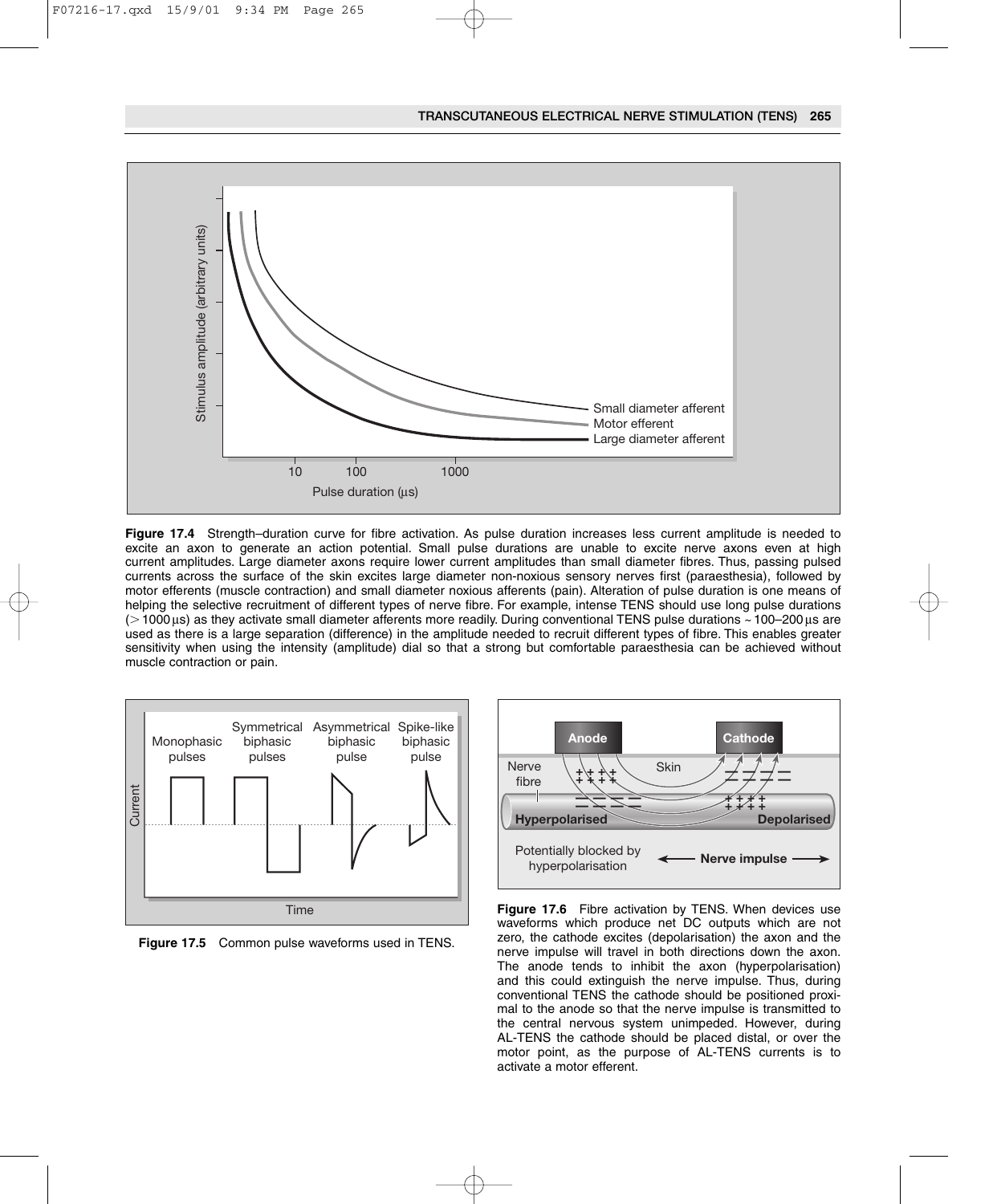

**Figure 17.7** Novel pulse patterns available on TENS devices. Modulated patterns fluctuate between upper and lower limits over a fixed period of time and this is usually preset in the design of the TENS device.

proven improvements in clinical effectiveness. Unfortunately, the ever-increasing complexity of TENS devices has led to confusion about the most appropriate way to administer TENS. Therefore it is important to summarise the principles for the main types of TENS.

### **Conventional TENS**

The aim of conventional TENS is to activate selectively large diameter Aβ fibres without concurrently activating small diameter Aδ and C (pain-related) fibres or muscle efferents (Fig. 17.8). Evidence from animal and human studies supports the hypothesis that conventional TENS produces segmental analgesia with a rapid onset and offset and which is localised to the dermatome (see Mechanisms of action). Theoretically, high-frequency, low-intensity pulsed currents would be most effective in selectively activating



**Figure 17.8** The aim of conventional TENS is to selectively activate Aβ afferents producing segmental analgesia.

large diameter fibres, although in practice this will be achieved whenever the TENS user reports that they experience a comfortable paraesthesia beneath the electrodes.

During conventional TENS currents are usually delivered between 10 and 200 p.p.s., and 100–200 µs with pulse amplitude titrated to produce a strong comfortable and non-painful paraesthesia (Table 17.3). As large diameter fibres have short refractory periods they can generate nerve impulses at high frequencies. This means that they are more able to generate high-frequency volleys of nerve impulses when high-frequency currents are delivered. Thus, greater afferent barrages will be produced in large diameter nerve fibres when high frequencies (10–200 p.p.s.) are used. The pattern of pulse delivery is usually continuous, although conventional TENS can also be achieved by delivering the pulses in 'bursts' or 'trains' and this has been described by some authors as pulsed or burst TENS (Walsh, 1997c; Woolf and Thompson, 1994). It is likely that continuous TENS and burst TENS produce similar effects when delivered at a strong but comfortable level without concurrent muscle twitches.

#### **Acupuncture-like TENS (AL-TENS)**

The majority of commentators believe that AL-TENS should be defined as the induction of forceful but non-painful phasic muscle contractions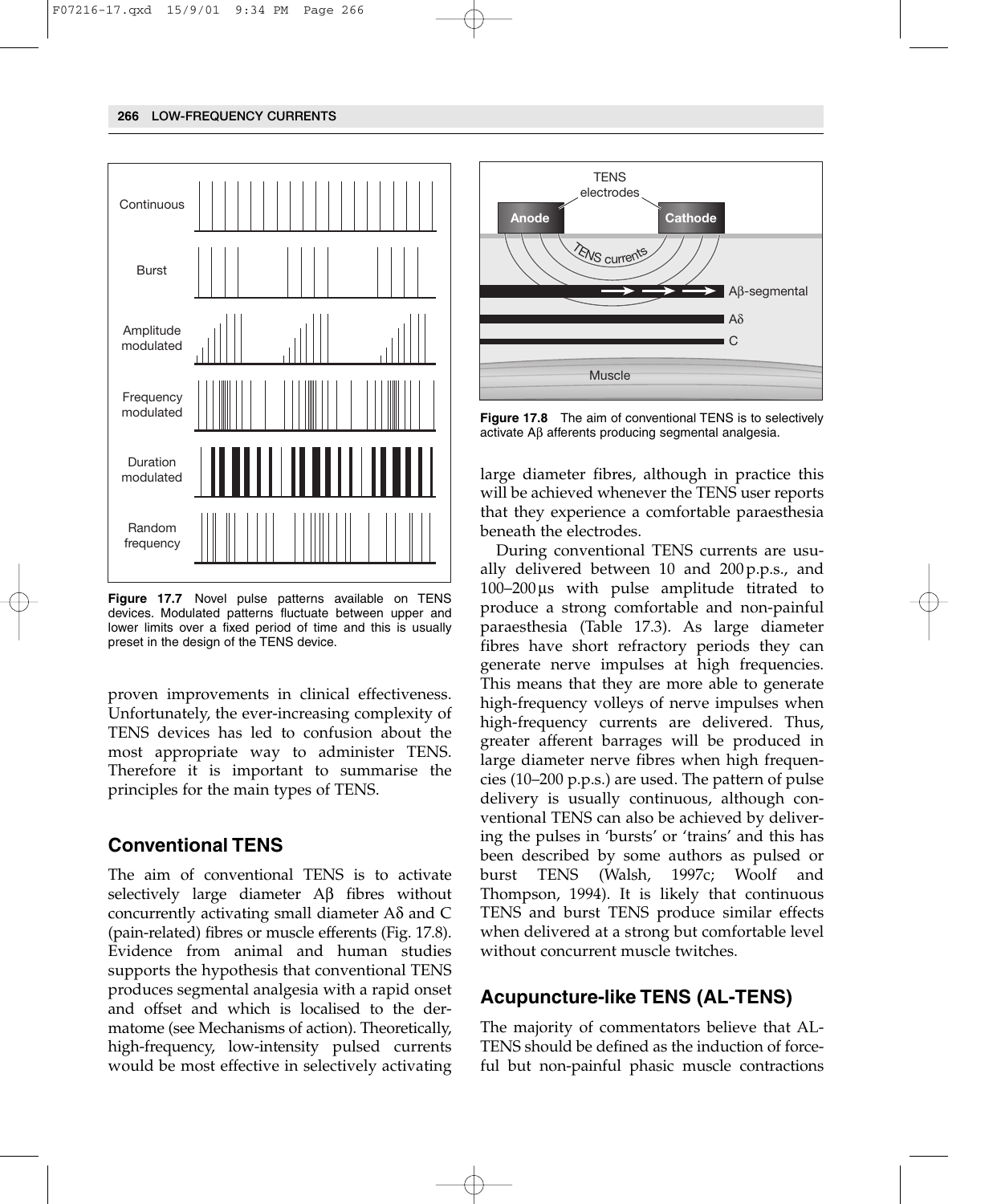

**Figure 17.9** The aim of AL-TENS is to selectively activate group I (GI) efferents producing a muscle contraction, which results in activity in ergoreceptors and group III (GIII) afferents. GIII afferents are small in diameter and have been shown to produce extrasegmental analgesia through the activation of descending pain inhibitory pathways. Aβ afferents will also be activated during AL-TENS producing segmental analgesia. Note the position of the cathode.

at myotomes related to the origin of the pain (Eriksson and Sjölund, 1976; Johnson, 1998; Meyerson, 1983; Sjölund, Eriksson and Loeser, 1990; Walsh, 1997c; Woolf and Thompson, 1994). The purpose of AL-TENS is to selectively activate small diameter fibres (Aδ or group III) arising from muscles (ergoreceptors) by the induction of phasic muscle twitches (Fig. 17.9). Thus, TENS is delivered over motor points to activate Aα efferents to generate a phasic muscle twitch resulting in ergoreceptor activity (Table 17.3). Patients report discomfort when low-frequency pulses are used to generate muscle twitches so bursts of pulses are used instead (Eriksson and Sjölund, 1976). Evidence suggests that AL-TENS produces extrasegmental analgesia in a manner similar to that suggested for acupuncture (see Mechanisms of action). However, there is inconsistency in the use of the term, 'AL-TENS', as some commentators describe AL-TENS as the delivery of TENS over acupuncture points irrespective of muscle activity (Lewers *et al*., 1989; Lewis *et al*., 1990; Longobardi *et al*., 1989; Rieb and Pomeranz, 1992). A critical review of AL-TENS can be found in Johnson (1998).



**Figure 17.10** The aim of intense TENS is to selectively activate Aδ afferents leading to extrasegmental analgesia. Aβ afferents will also be activated producing segmental analgesia.

# **Intense TENS**

The aim of intense TENS is to activate small diameter Aδ cutaneous afferents by delivering TENS over peripheral nerves arising from the site of pain at an intensity which is just tolerable to the patient (Jeans, 1979; Melzack, Vetere and Finch, 1983, Fig. 17.10). Thus, TENS is delivered over the site of pain or main nerve bundle arising from the pain using high-frequency and high-intensity currents which are just bearable to the patient (Table 17.3). As intense TENS acts in part as a counterirritant it can be delivered for only a short time but it may prove useful for minor surgical procedures such as wound dressing and suture removal. Activity in cutaneous Aδ afferents induced by intense TENS has been shown to produce peripheral blockade of nociceptive afferent activity and segmental and extrasegmental analgesia (see Mechanisms of action).

# **Practical implications**

The theoretical relationship between pulse frequency, duration and pattern may break down as currents follow the path of least resistance through the underlying tissue. So in clinical practice a trial and error approach is used whereby patients titrate current amplitude, frequency and duration to produce the appropriate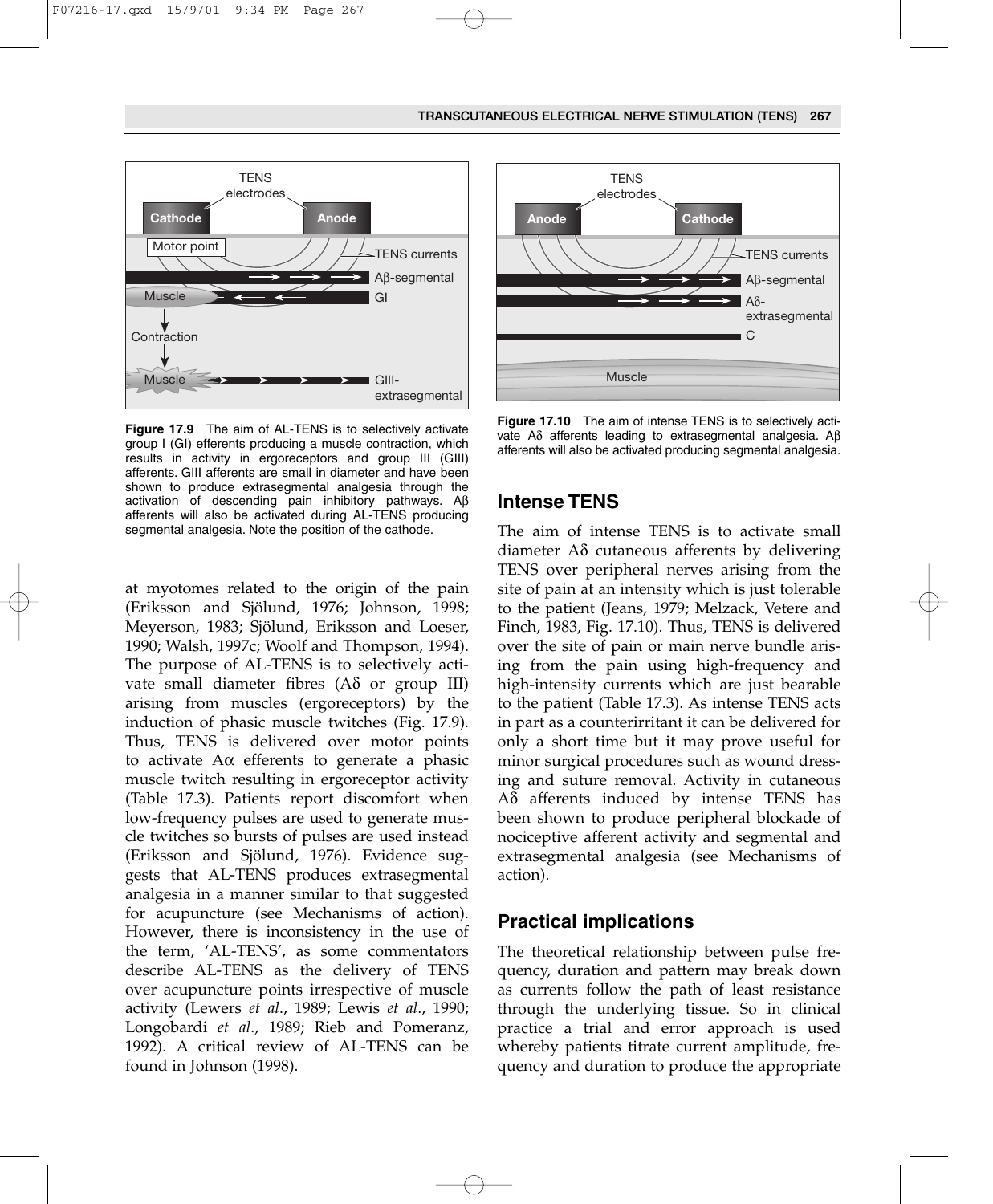outcome. The patients' report of the sensation produced by TENS is the easiest means of assessing the type of fibre active. A strong nonpainful electrical paraesthesia is mediated by large diameter afferents and a mildly painful electrical paraesthesia is mediated by recruitment of small diameter afferents. The presence of a strong non-painful phasic muscle contraction is likely to excite muscle ergoreceptors.

# **KNOWN BIOLOGICAL EFFECTS**

TENS effects can be subdivided into analgesic and non-analgesic effects (Box 17.1). In clinical practice, TENS is predominantly used for its symptomatic relief of pain although there is increasing use of TENS as an antiemetic and for restoration of blood flow to ischaemic tissue and wounds. There is, however, less published research on the non-analgesic effects of TENS and some of the experimental work in the field is contradictory. The reader is guided to Walsh (1997b) for a discussion of the non-analgesic effects of TENS. In contrast, the mechanism by which TENS produces pain relief has received much attention.

# **Mechanisms of action**

Stimulation-induced analgesia can be categorised according to the anatomical site of action into peripheral, segmental and extrasegmental. In general, the main action of conventional TENS is segmental analgesia mediated by Aβ fibre activity. The main action of AL-TENS is extrasegmental analgesia mediated by ergoreceptor activity. The main action of intense TENS is extrasegmental analgesia via activity in small diameter cutaneous afferents. Conventional and intense TENS are also likely to produce peripheral blockade of afferent information in the fibre type that they activate.

#### *Peripheral mechanisms*

The delivery of electrical currents over a nerve fibre will elicit nerve impulses that travel in both directions along the nerve axon, termed

antidromic activation (Fig. 17.11). TENS-induced nerve impulses travelling away from the central nervous system will collide with and extinguish afferent impulses arising from tissue damage. For conventional TENS, antidromic activation is likely to occur in large diameter fibres and as tissue damage may produce some activity in large diameter fibres conventional TENS may mediate some of its analgesia by peripheral blockade in large diameter fibres. TENS-induced blockade of peripheral nerve transmission has been demonstrated by Walsh *et al*. (1998) in healthy human subjects. They found that TENS delivered at 110 p.p.s. significantly increased the negative peak latency of the compound action potential and this suggests that there was a slowing of transmission in the peripheral nerve. Nardone and Schieppati (1989) have also reported that the latency of early somatosensory evoked potentials (SEPs) was increased during TENS in healthy subjects and concluded that conventional TENS could produce a 'busy lineeffect' in large afferent fibres.

The contribution of peripheral blockade on analgesia is likely to be greater during intense TENS. Impulses travelling in Aδ fibres induced



**Figure 17.11** TENS-induced blockade of peripheral transmission. Impulses generated by TENS will travel in both directions down an axon (antidromic activation) leading to a collision with noxious impulses travelling toward the central nervous system (CNS).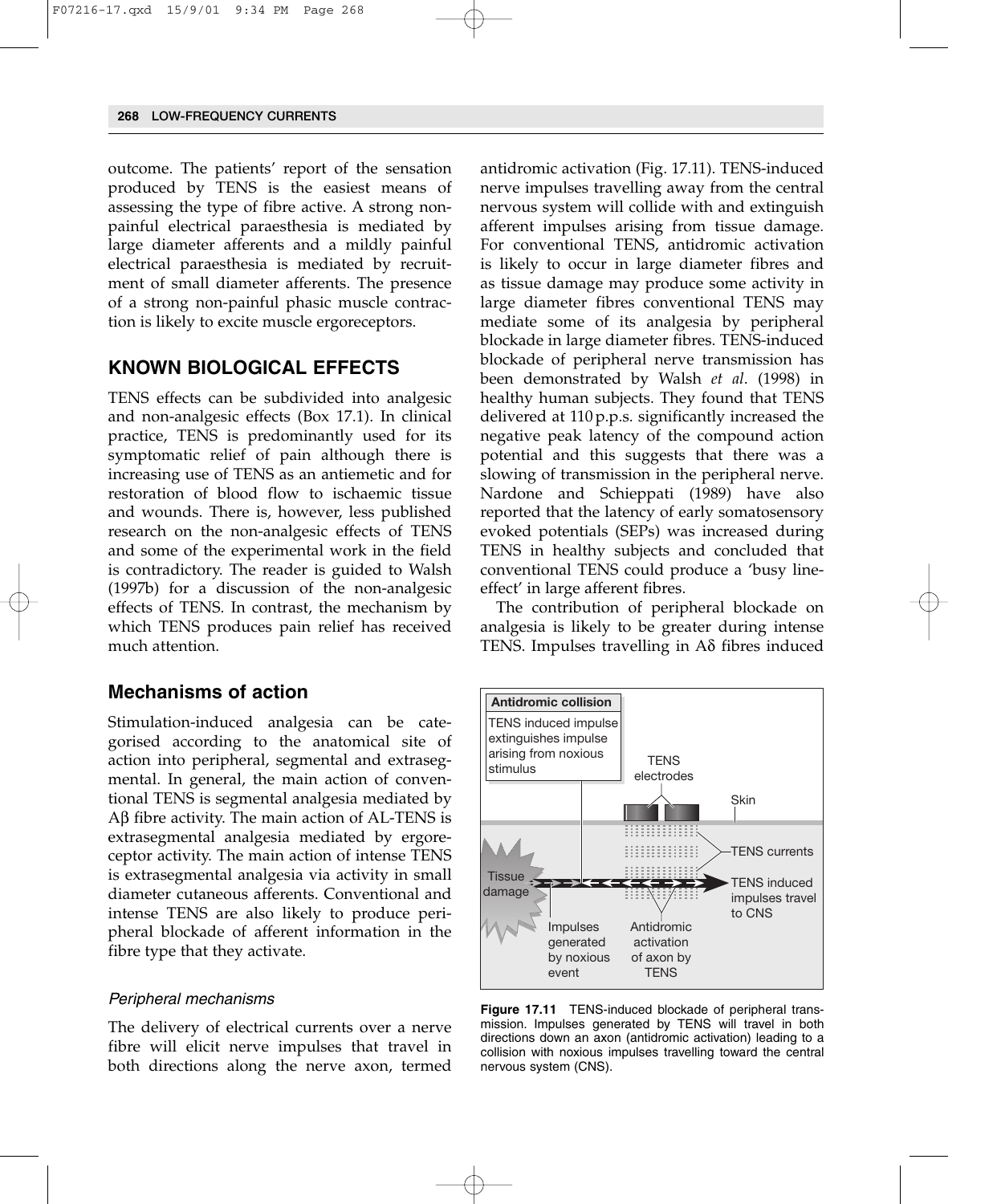by intense TENS will collide with nociceptive impulses, also travelling in Aδ fibres. Ignelzi and Nyquist (1976) demonstrated that electrical stimulation (at intensities likely to recruit  $A\delta$  fibres) can reduce the conduction velocity and amplitude of  $A\alpha$ ,  $A\beta$  and  $A\delta$  components of the compound action potential recorded from isolated nerves in the cat. The greatest change was found in the Aδ component. However, Levin and Hui-Chan (1993) have shown that healthy subjects cannot tolerate direct activation of Aδ afferents by TENS and therefore intense TENS is administered for only brief periods of time in clinical practice.

#### *Segmental mechanisms*

Conventional TENS produces analgesia predominantly by a segmental mechanism whereby activity generated in Aβ fibres inhibits ongoing activity in second-order nociceptive (pain related) neurons in the dorsal horn of the spinal cord (Fig. 17.12). Workers have shown that activity in large diameter afferents will inhibit nociceptive reflexes in animals when the influence of paininhibitory pathways descending from the brain has been removed by spinal transection (Sjölund, 1985; Woolf, Mitchell and Barrett, 1980; Woolf, Thompson and King, 1988). Garrison and Foreman (1994) showed that TENS could significantly reduce ongoing nociceptor cell activity in the dorsal horn cell when it was applied to somatic receptive fields. Follow-up work after spinal cords had been transected at T12 demonstrated that spontaneously and noxiously evoked cell activities were still reduced during TENS. This demonstrates that the neuronal circuitry for conventional TENS analgesia is located in the spinal cord and it is likely that a combination of pre- and postsynaptic inhibition takes place (Garrison and Foreman, 1996).

Studies using the opioid receptor antagonist naloxone have failed to reverse analgesia from high-frequency TENS, suggesting that nonopioid transmitters may be involved in this synaptic inhibition (see Thompson (1989) for review). Studies by Duggan and Foong (1985) using anaesthetised cats suggest that the



**Figure 17.12** Neurophysiology of conventional TENS analgesia. Activity in Aδ and C fibres from nociceptors leads to excitation  $(+)$  of interneurons in the substantia gelatinosa (SG) of the spinal cord via neurotransmitters like substance P (SP, cutaneous nociceptors) or vasoactive intestinal peptide (VIP, visceral nociceptors). Central nociceptor transmission neurons (T) project to the brain via spinoreticular and spinothalamic tracts to produce a sensory experience of pain. TENS-induced activity in Aβ afferents leads to the inhibition (−) of SG and T cells (dotted line) via the release of gamma amino butyric acid (GABA, black interneuron). Paraesthesia associated with TENS is generated by information travelling to the brain via the dorsal columns.

inhibitory neurotransmitter gamma aminobutyric acid (GABA) may play a role. The clinical observation that conventional TENS produces analgesia that is short lasting and rapid in onset is consistent with synaptic inhibition at a segmental level.

A number of workers have shown that TENSinduced activity in Aδ fibres during intense TENS can lead to long-term depression (LTD) of central nociceptor cell activity for up to 2 hours. Low-frequency stimulation of Aδ-fibres (1 p.p.s., 0.1 ms) has been shown to produce LTD in animals which is not influenced by bicuculline, which is a GABA receptor antagonist, but is abolished by D-2-amino-5-phosphonovaleric acid, which is a *N*-methyl-D-aspartate (NMDA) receptor antagonist (Sandkühler, 2000; Sandkühler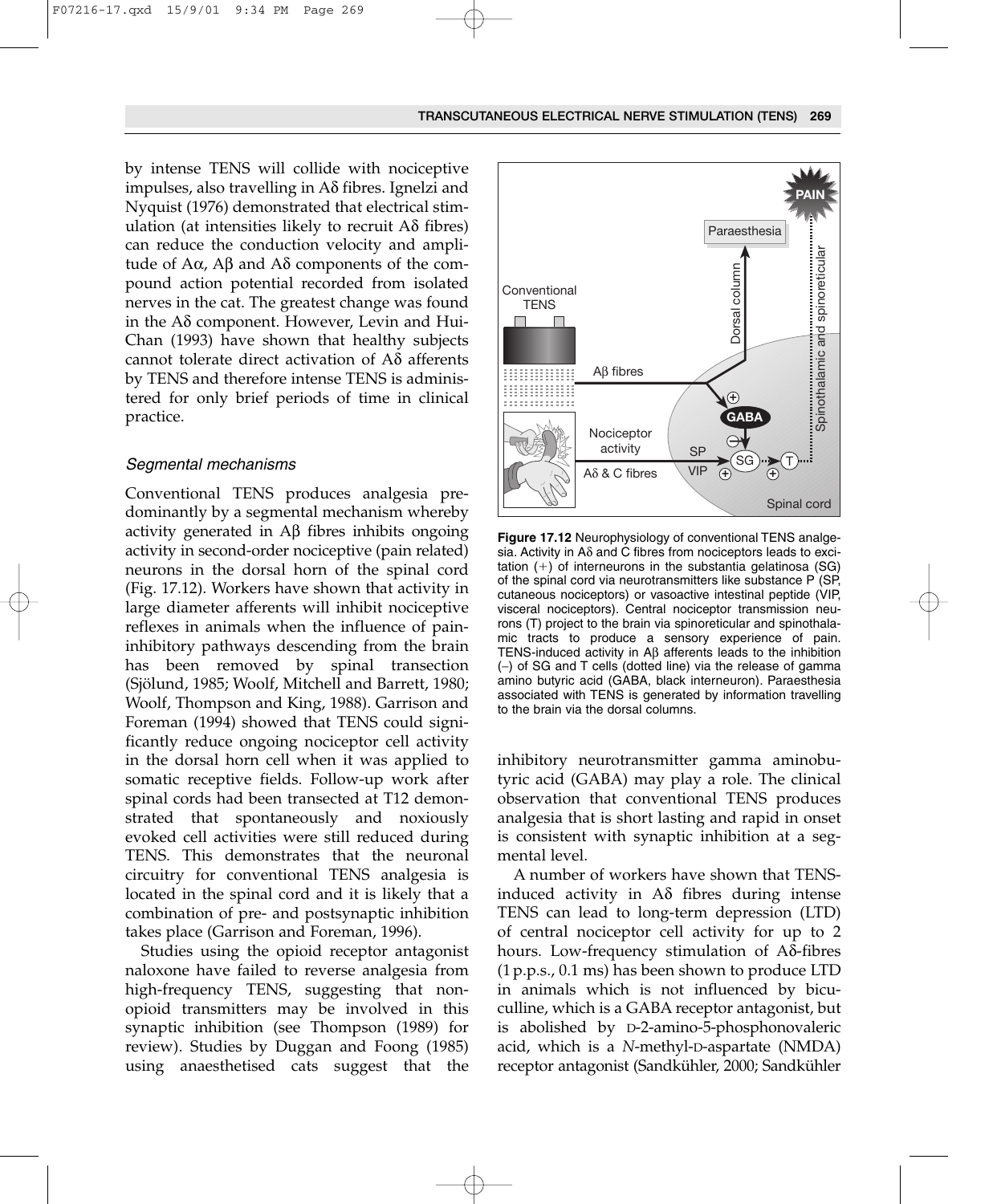*et al*., 1997). This suggests that glutamate rather than GABA may be involved in LTD induced by intense TENS. The time course of latency and amplitude changes in SEPs after high-frequency  $(200 p.p.s.)$  electrical stimulation of the digital nerves in healthy subjects supports the concept that TENS can produce LTD of central nociceptive cells (Macefield and Burke, 1991). One practical outcome of this work may be introduction of 'sequential TENS' where conventional TENS is administered at a strong but comfortable level in the first instance followed by a brief period of intense TENS leading to longer post-stimulation analgesia (Sandkühler, 2000).

#### *Extrasegmental mechanisms*

TENS-induced activity in small diameter afferents has also been shown to produce extrasegmental analgesia through the activation of structures which form the descending paininhibitory pathways, such as periaqueductal grey (PAG), nucleus raphe magnus and nucleus raphe gigantocellularis. Antinociception in animals produced by stimulation of cutaneous Aδ fibres is reduced by spinal transection, suggesting a role for extrasegmental structures (Chung *et al*., 1984a, b; Woolf, Mitchell and Barrett, 1980). Phasic muscle contractions produced during AL-TENS generates activity in small diameter muscle afferents (ergoreceptors) leading to activation of the descending paininhibitory pathways (Fig. 17.13). The importance of muscle afferent activity in this effect has been shown in animal studies by Sjölund (1988) who found that greater antinociception occurred when muscle rather than skin afferents were activated by low-frequency (2 bursts per second) TENS. Duranti, Pantaleo and Bellini (1988) confirmed this in humans by demonstrating that there was no difference in analgesia produced by currents delivered through the skin (e.g. AL-TENS) compared to currents which by passed the skin (e.g. intramuscular electrical nerve stimulation; IENS).

There is growing evidence that AL-TENS but not conventional TENS is mediated by



**Figure 17.13** Neurophysiology of AL-TENS analgesia. Actvity in Aδ and C fibres from nociceptors leads to excitation  $(+)$  of central nociceptor transmission neurons (T) which project to the brain to produce a sensory experience of pain. TENS-induced activity in small diameter muscle afferents (Aδ, GIII) leads to the activation of brainstem nuclei such as the periaqueductal grey (PAG) and nucleus raphe magnus (nRM). These nuclei form the descending pain inhibitory pathways which excite interneurons which inhibit (-) SG and T cells (dotted line) via the release of met-enkephalin (E, black interneuron). It is likely that paraesthesia and sensations related to the muscle twitch are relayed to the brain via the dorsal columns.

endorphins. Sjölund, Terenius and Eriksson, (1977) reported that AL-TENS increased cerebrospinal (CSF) endorphin levels in nine patients suffering chronic pain and that AL-TENS analgesia was naloxone reversible (Sjölund and Eriksson, 1979). However, naloxone failed to reverse analgesia produced by conventional TENS in pain patients (Abram, Reyolds and Cusick, 1981; Hansson *et al*., 1986; Woolf *et al*, 1978). Claims that conventional TENS can elevate plasma β-endorphin and βlipotrophin in healthy subjects (Facchinetti *et al*., 1986) have not been confirmed (Johnson *et al*., 1992) and it seems unlikely that β-endorphin would cross the blood–brain barrier owing to its large size.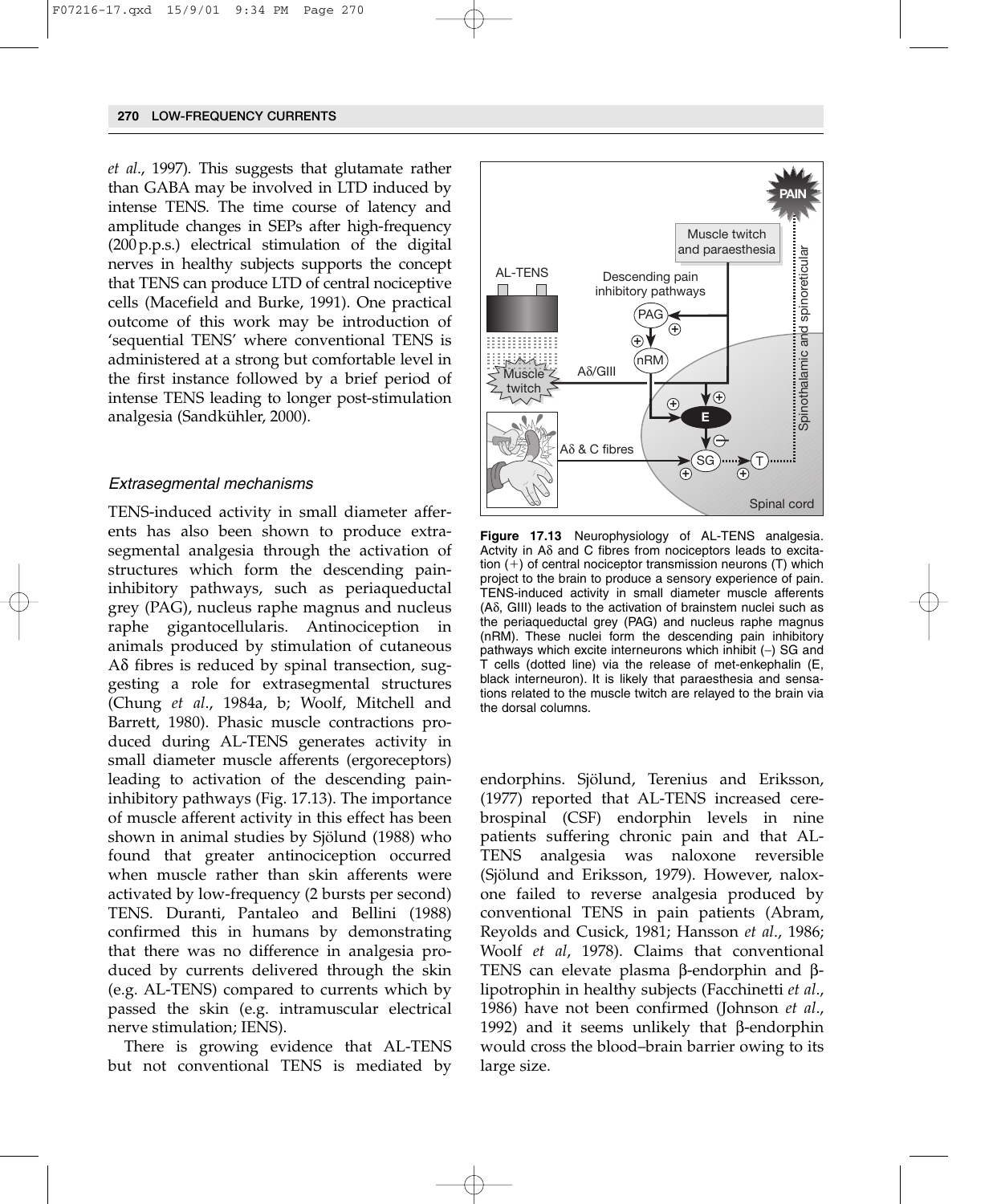# **Analgesic effects**

As different mechanisms contribute to analgesia produced by different types of TENS it is plausible that they will have different analgesic profiles. In fact this is the rationale for the use of different types of TENS. Evidence from laboratory and clinical studies show that TENS analgesia is maximal when the stimulator is switched on irrespective of the type of TENS used (Fishbain *et al.*, 1996; Johnson *et al.*, 1991a; Walsh, 1997c; Woolf and Thompson 1994). This explains the finding that long-term users of TENS administer conventional TENS continuously throughout the day to achieve adequate analgesia (Chabal *et al.*, 1998; Fishbain *et al.*, 1996; Johnson *et al.*, 1991a; Nash, Williams and Machin, 1990). Poststimulation analgesia has been reported to occur in some patients and this may be due to LTD and activation of descending pain inhibitory pathways. Reports of the duration of these poststimulation effects vary widely from 18 hours (Augustinsson, Carlsson and Pellettieri, 1976) to 2 hours (Johnson *et al*., 1991a). It is possible that natural fluctuations in symptoms and the patient's expectation of treatment effects may have contributed to some extent to these observations.

There are remarkably few studies which have systematically investigated the analgesic profiles of a range of TENS pulse frequencies, pulse durations and pulse patterns when all other stimulating characteristics are fixed. There is an extensive literature of studies which have compared the analgesic effects of two pulse frequencies (usually high  $\sim$  100 p.p.s. and low  $\sim$  2 p.p.s.) in animals, healthy humans and patients in pain. However, the TENS characteristics used in many of these studies appear to have been chosen ad hoc, which makes synthesis of the findings between groups almost impossible (see tables in Walsh 1997a and e).

Sjölund (1985) delivered seven different stimulation frequencies (10, 40, 60, 80, 100, 120 and 160 p.p.s.) to a dissected skin nerve in lightly anaesthetised rats and reported that a stimulation frequency of 80 p.p.s. gave the most profound inhibition of the C-fibre-evoked flexion reflex.

In a follow-up study they reported that a pulsetrain repetition rate of around 1 Hz was most effective in inhibition of the C-fibre-evoked flexion reflex. Johnson *et al*. (1989) assessed the analgesic effects of five stimulating frequencies (10, 20, 40, 80 and 160 p.p.s.) on cold-induced pain in healthy subjects. TENS frequencies between 20 and 80 p.p.s. produced greatest analgesia when delivered at a strong but comfortable intensity, with 80 p.p.s. producing the least intersubject variation in response (e.g. the most reliable effect among subjects). Thus, when trying out conventional TENS on a patient for the first time it seems sensible to start with frequencies around 80 p.p.s.

Johnson *et al*. (1991) systematically investigated the analgesic effects of burst, amplitudemodulated, random (frequency of pulse delivery) and continuous TENS delivered at a strong but comfortable level on cold-induced pain in healthy subjects. All pulse patterns elevated icepain threshold but there were no significant differences between the groups when all other stimulating characteristics were fixed. Tulgar *et al*. (1991a) demonstrated that a variety of patterns of pulse delivery were equally effective in managing patients' pain. However, patients preferred modulated patterns of TENS such as frequency modulation and burst rather than continuous (Tulgar *et al*., 1991b). This seems to contrast with Johnson, Ashton and Thompson (1991a) who found that the majority of long-term users of TENS preferred continuous rather than burst mode. More systematic investigations which compare the analgesic effects of a range of (i.e. more than two) stimulating characteristics when all other variables are fixed are clearly needed.

# **KNOWN EFFICACY: THE CLINICAL EFFECTIVENESS OF TENS**

There is an extensive literature on the clinical effectiveness of TENS although the majority of reports are anecdotal or of clinical trials lacking appropriate control groups. These reports are of limited use in determining the clinical effectiveness as they do not take account of normal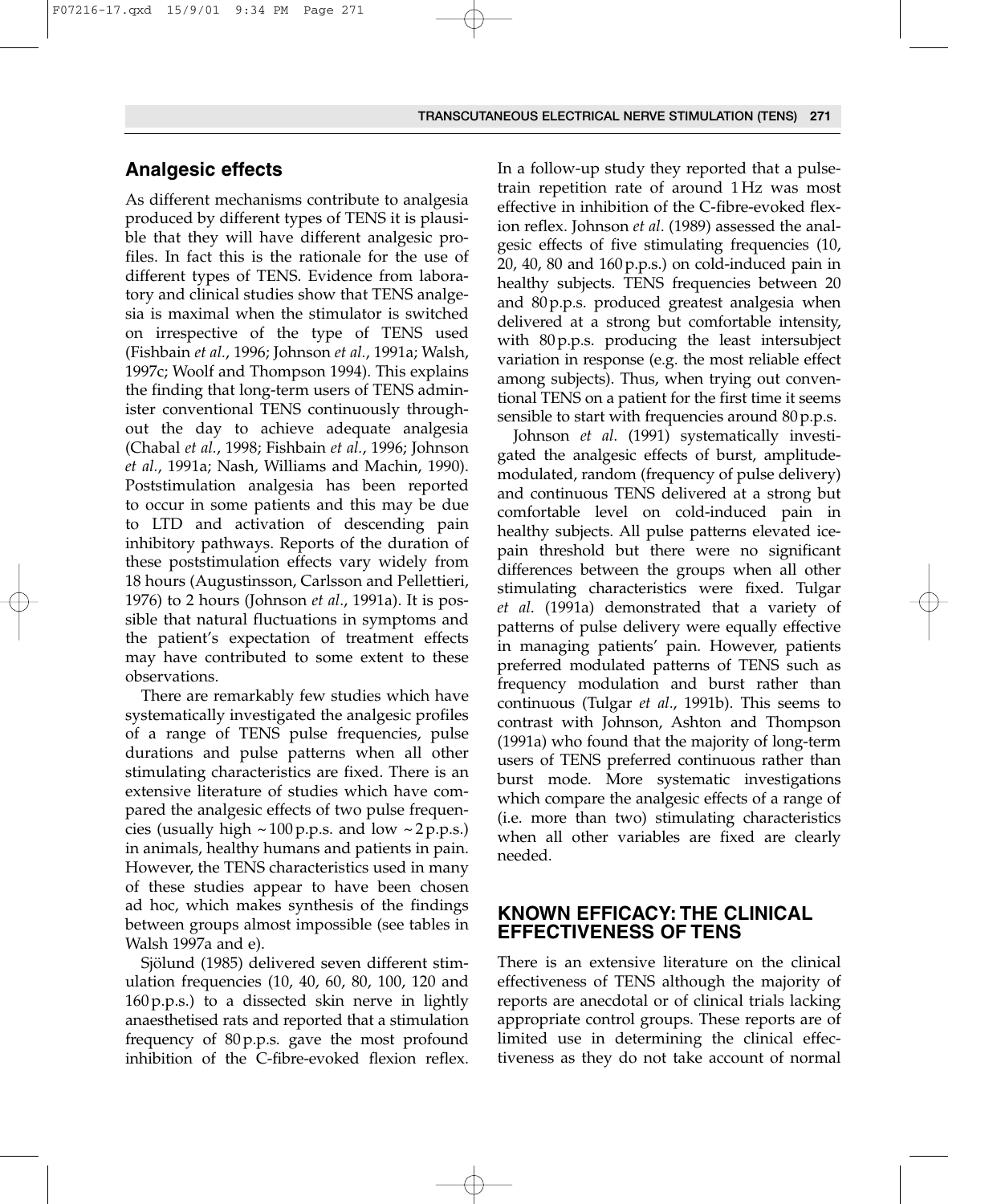fluctuations in the patient's symptoms, the treatment effects of concurrent interventions or the patient's expectation of treatment success. Placebo-controlled clinical trials should be used to determine the absolute effectiveness of treatments so that the effects due to the active ingredient (e.g. the electrical currents for TENS) can be isolated from the effects associated with the act of giving the treatment. Placebo or sham TENS is usually achieved by preventing TENS currents from reaching the patient, for example by cutting wires within the device. Failure to blind patients and investigators to the different treatment groups in placebo-controlled trials, as well as failure to randomise the sample population into treatment groups, will markedly overestimate treatment effects (see McQuay and Moore, 1998a; Schulz *et al.*, 1995 for discussion). Unfortunately, there are many practical difficulties in designing and blinding treatment groups in studies which examine technique-based interventions like TENS (Bjordal and Greve, 1998; Deyo *et al*., 1990a; Thorsteinsson, 1990).

Carroll *et al*. (1996) demonstrated the impact of using non-randomised trials in determining TENS effectiveness; 17 of 19 non-randomised controlled trials (non-RCTs) reported that TENS had a positive analgesic effect whereas 15 of 17 randomised controlled trials (RCTs) reported that TENS had no effect for postoperative pain. Carroll *et al*. (1996) concluded that non-randomised studies on TENS, or any other treatment, will overestimate treatment effects. Therefore, in a climate of evidence-based medicine the findings of systematic reviews of randomised controlled clinical trials will be used to determine effectiveness (Table 17.4).

# **TENS and acute pain**

#### *Postoperative pain*

Hymes *et al*. (1974) were the first to report the success of conventional TENS for acute pain resulting from surgery using sterile electrodes straddling the incision (Fig. 17.14). Potentially, TENS could relieve pain and reduce concurrent opioid consumption and associated adverse

| Condition          | Existing reviews                                                                                                                                                                                                                                    |
|--------------------|-----------------------------------------------------------------------------------------------------------------------------------------------------------------------------------------------------------------------------------------------------|
| Acute pain         | Reeve, Menon and Corabian<br>(1996)<br>Range of conditions (dysmenorrhea,<br>dental, cervical, orofacial, sickle cell<br>disease)<br>TENS effective 7/14 RCTs<br>Reviewers conclusion: evidence<br>inconclusive-poor RCT<br>methodology in field    |
| Postoperative pain | Reeve, Menon and Corabian<br>(1996)<br>TENS effective 12/20 RCTs<br>Reviewers conclusion: evidence<br>inconclusive-poor RCT<br>methodology in field                                                                                                 |
|                    | Carroll et al. (1996)<br>TENS effective in 2/17 RCTs<br>Reviewers conclusion: limited<br>evidence of effectiveness                                                                                                                                  |
| Labour pain        | Reeve, Menon and Corabian (1996)<br><b>TENS effective 3/9 RCTs</b><br>Reviewers conclusion: evidence<br>inconclusive-poor RCT<br>methodology in field                                                                                               |
|                    | Carroll <i>et al.</i> (1997a)<br>TENS effective 3/8 RCTs<br>Reviewers conclusion: limited<br>evidence of effectiveness                                                                                                                              |
|                    | Carroll et al. (1997b-update of<br>Carroll et al. (1997a) review)<br>TENS effective 3/10 RCTs<br>Reviewers conclusion: limited<br>evidence of effectiveness                                                                                         |
| Chronic pain       | Reeve, Menon and Corabian<br>(1996)<br>Range of conditions (low back,<br>pancreatitis, arthritis, angina)<br>TENS effective 9/20 RCTs<br>Reviewers conclusion: evidence<br>inconclusive-poor RCT<br>methodology in field                            |
|                    | McQuay and Moore (1998b)<br>Range of conditions (low back,<br>pancreatitis, osteoarthritis,<br>dysmenorrhea)<br>TENS effective 10/24 RCTs<br>Reviewers conclusion: evidence<br>inconclusive-poor RCT<br>methodology in field<br>TENS dosage too low |
|                    | Flowerdew and Gadsby (1997)/<br>Gadsby and Flowerdew (1997)<br>Low back pain (6 RCTs)<br>Odds ratio vs. placebo, conventional<br>TENS (1.62), AL-TENS (7.22)<br>Reviewers conclusion: TENS<br>effective-poor RCT methodology                        |

in field

| <b>Table 17.4</b> Outcomes of systematic reviews |  |  |
|--------------------------------------------------|--|--|
|--------------------------------------------------|--|--|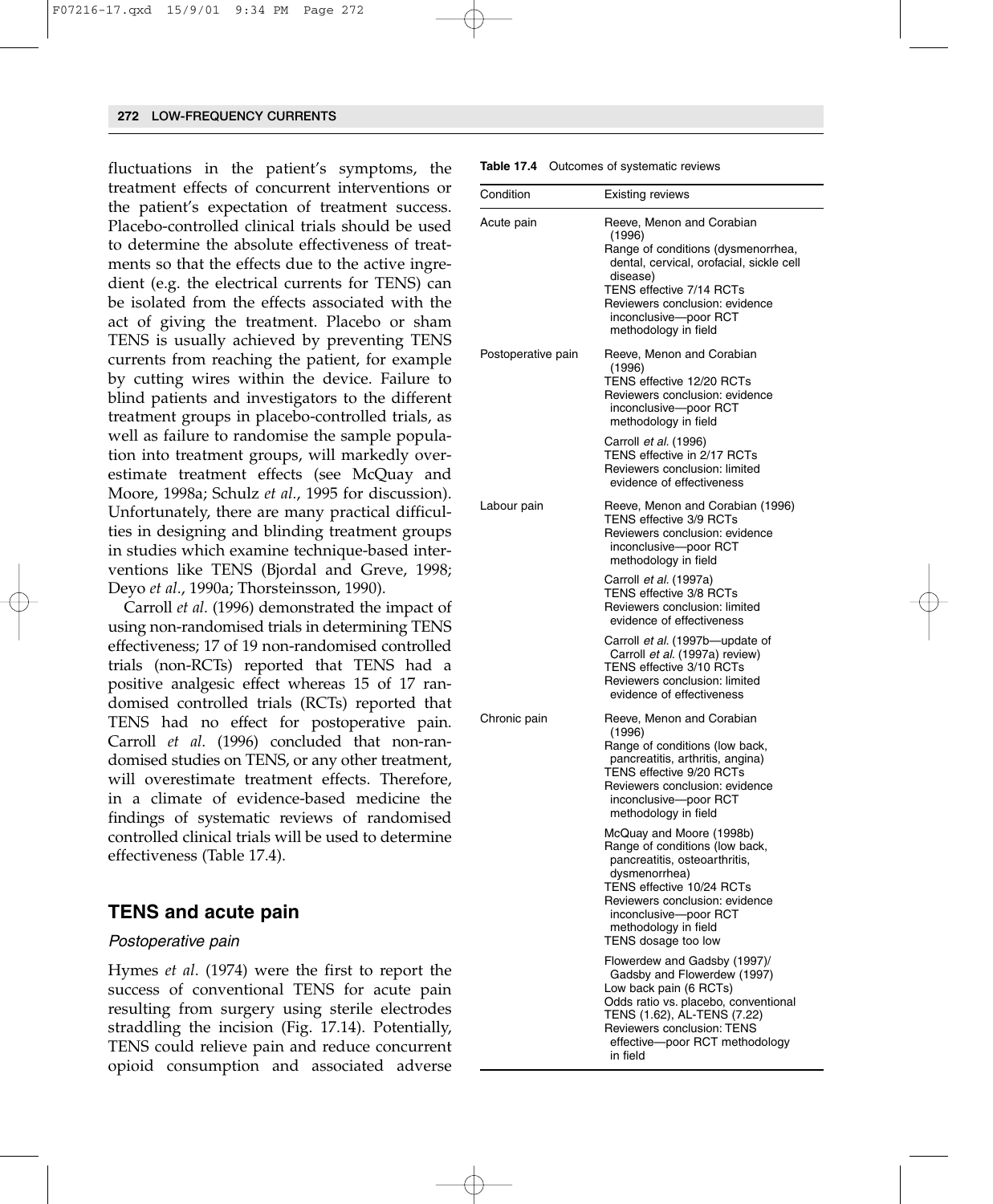



**Figure 17.14** A: Electrode positions for common pain conditions—anterior view. B: Electrode positions for common pain conditions—posterior view.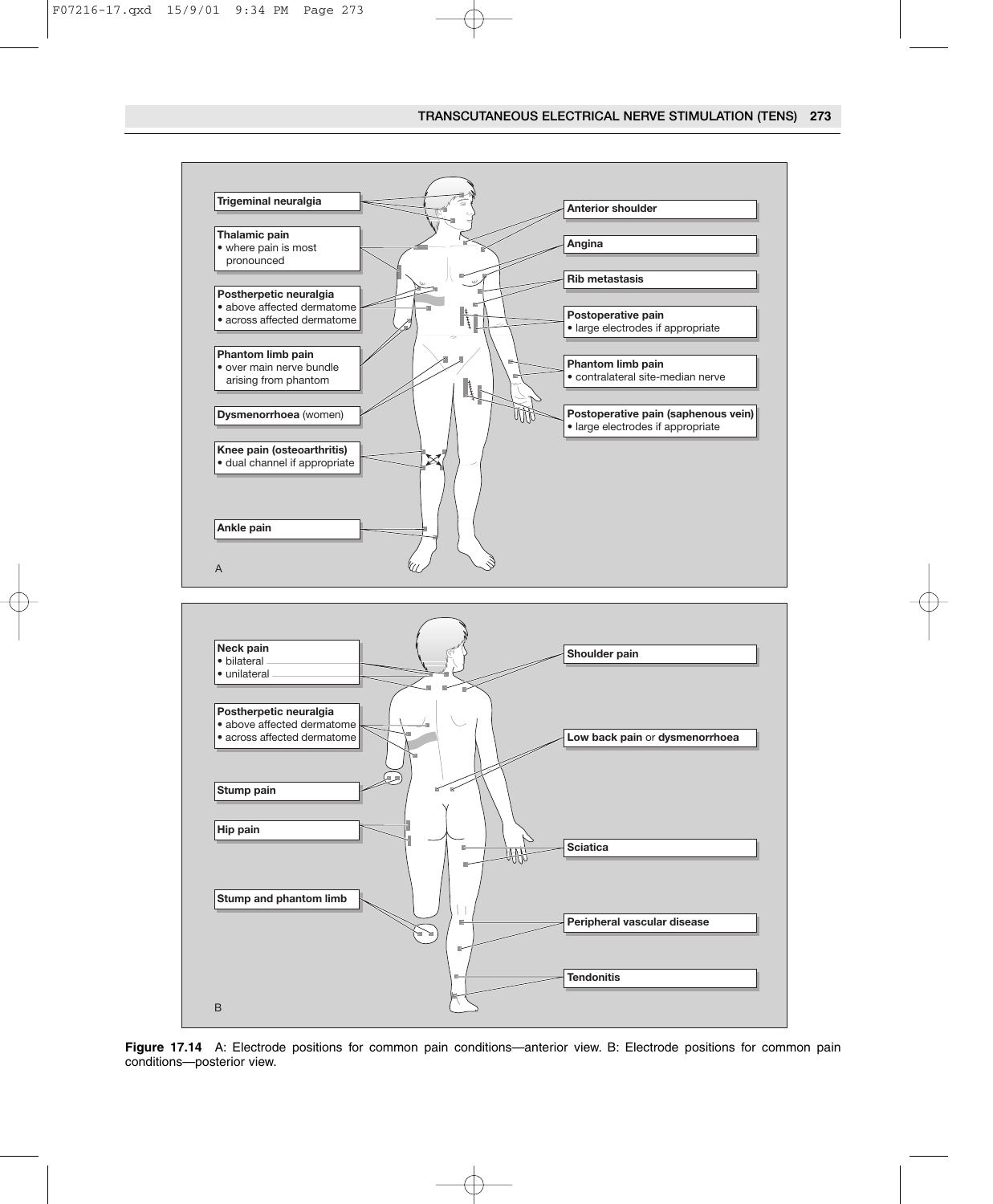events such as respiratory depression. Clinical trials have shown that TENS reduces pain and additional analgesic intake and improves respiratory function (Ali, Yaffe and Serrette, 1981; Bayindir *et al*., 1991; Benedetti *et al*., 1997; Chiu *et al.*, 1999; Schuster and Infante, 1980; Warfield, Stein and Frank, 1985). However, the existing literature has been reviewed systematically by Carroll *et al*. (1996) who found that 15 of 17 RCTs reported that TENS produced no significant benefit when compared with placebo; this group concluded that TENS was not effective for the management of postoperative pain. A systematic review on acute pain, including postoperative pain, by Reeve, Menon and Corabian (1996) reported that 12 of 20 RCTs found that TENS was beneficial in postoperative pain, suggesting that TENS may be of some benefit (Table 17.4).

Closer examination reveals discrepancies in the judgements of individual RCT outcome by the reviewers, which may undermine confidence in their findings. For example, the RCT by Conn *et al*. (1986) was judged as a negative outcome study by Carroll *et al*. (1996) and a positive outcome study by Reeve, Menon and Corabian (1996). Conn *et al*. (1986) concluded that *'its (TENS) use in this situation (postappendicectomy pain) cannot be recommended'.* Difficulties in making judgements about trial outcome may arise when multiple outcome measures have been used, leading to combinations of positive and negative effects. This makes summary judgements of effectiveness by reviewers difficult. In addition, Benedetti *et al*. (1997) has shown that TENS was effective for mild to moderate pain associated with thoracic surgical procedures but ineffective for severe pain. However, reductions in mild pain are harder to detect than reductions in severe pain, and studies which include only those patients with mild to moderate pain will lose sensitivity in the detection of outcome measure, while TENS trials attempting to optimise trial sensitivity by including only patients with severe pain would bias the study toward negative outcome. This may be overlooked in systematic reviews, so it would be hasty to accept the findings of the systematic reviews on TENS and

postoperative pain without further scrutiny (Bjordal and Greve, 1998; Johnson, 2000).

#### *Labour pain*

The popularity of TENS for labour pain is due in part to published reports of patient satisfaction and trials demonstrating TENS success without appropriate control groups (Augustinsson *et al*., 1977; Bundsen *et al*., 1978; Grim and Morey, 1985; Kubista, Kucena and Riss, 1978; Miller-Jones, 1980; Stewart, 1979; Vincenti, Cervellin and Mega, 1982). Augustinsson *et al*. (1976) pioneered the use of TENS in obstetrics by applying TENS to areas of the spinal cord which correspond to the input of nociceptive afferents associated with the first and second stages of labour (e.g. T10–L1 and S2–S4 respectively, Fig. 17.15). They reported that 88% of 147 women obtained pain relief using this method although the study failed to include a placebo control group (Augustinsson *et al*., 1977). Manufacturers market specially designed obstetric TENS devices which have dual channels and a 'boost' control button for contraction pain.

Two systematic reviews on TENS and labour pain concluded that evidence for TENS analgesia during labour is weak (Carroll *et al*., 1997a; Reeve, Menon and Corabian, 1996; Table 17.4). Reeve, Menon and Corabian (1996) reported that seven of nine RCTs showed no differences between TENS and sham TENS or conventional pain management (Bundsen and Ericson, 1982; Chia *et al.*, 1990; Lee *et al.*, 1990; Nesheim, 1981; Thomas *et al.*, 1988). Carroll *et al*. (1997a) reported that five of eight RCTs showed no benefits from TENS and this was confirmed in an updated review that included two additional RCTs (Carroll *et al*., 1997b). Interestingly, Carroll *et al*. (1997b) reported that the odds ratio for trials recording additional analgesic intervention was 0.57, suggesting that analgesic intervention may be less likely with TENS, although numberneeded-to-treat was high (14, 95% confidence interval 7.3–11.9). RCTs that used analgesic intake as an outcome measure would have compromised the validity of pain relief scores as patients in both sham and active TENS groups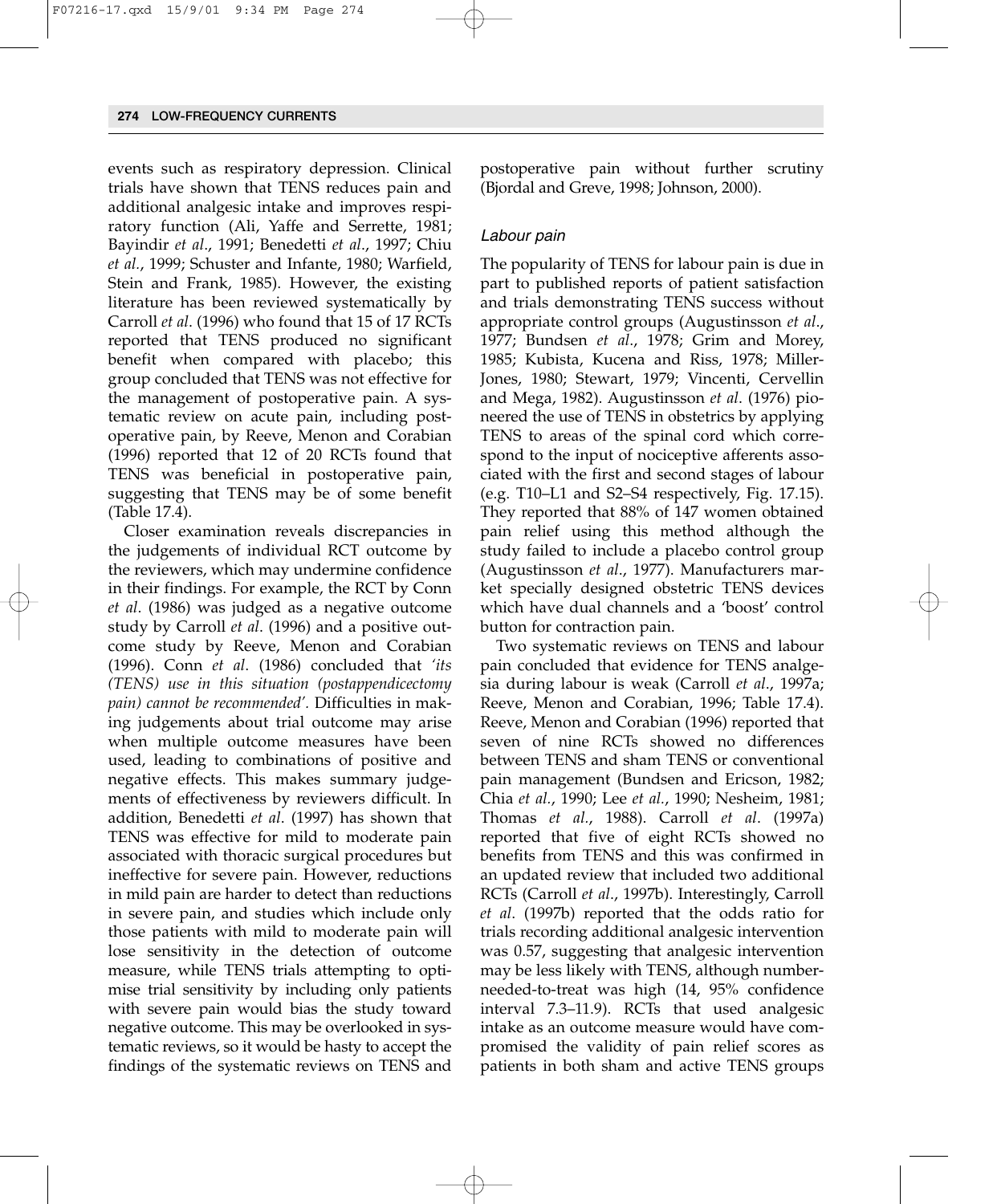

**Figure 17.15** The position of electrodes and electrical characteristics of TENS when used to manage labour pain.

would consume analgesics to achieve maximal pain relief. Thus, differences in pain relief scores between TENS and sham are less likely, which will bias outcome towards no difference between groups.

In systematic reviews credence is given to trials with high methodological scores such as van der Ploeg *et al*. (1996), Harrison *et al*. (1986) and Thomas *et al*. (1988). Van der Ploeg *et al*. (1996) reported no significant differences between active and sham TENS in 94 women for additional analgesic intervention or pain relief scores. Harrison *et al*. (1986) conducted an RCT on 150 women and reported no differences between active and sham TENS users for pain relief or additional analgesic intervention. The RCT by Thomas *et al*. (1988) on 280 parturients found no significant differences between active and sham TENS for analgesic intervention or pain scores. Interestingly, under double-blind conditions women favoured active TENS when compared with sham TENS in studies by Harrison *et al*. (1986) and Thomas *et al*. (1988).

The evidence is weak for the continued use of TENS in the management of labour pain. However, this conflicts with the clinical experience of midwives and with patient satisfaction on the use of TENS (Johnson, 1997). It is possible that methodological problems associated with RCTs examining technique-based interventions may seriously bias the outcome of the systematic

reviews (Bjordal and Greve, 1998). The selfreport of pain relief may be unreliable when patients are experiencing fluctuating emotional and traumatic conditions as in the different stages of labour. Responses solicited at the end of childbirth, when women are relaxed and may be in a better position to judge and reflect on the effects of the intervention, may be more appropriate. Moreover, RCTs by Champagne *et al*. (1984) and Wattrisse *et al*. (1993) used transcranial TENS administered via electrodes placed on the temple. Transcranial TENS delivers electrical currents with markedly different characteristics to those of conventional obstetric TENS (Table 17.2) and it could be argued that these studies should not have been included in the review. Interestingly both of these studies demonstrated beneficial effects. Nevertheless, this raises questions about the appropriateness of the treatment protocols used in some RCTs included in the reviews. It would be unreasonable to dismiss the use of TENS for labour pain until the discrepancy between clinical experience and clinical evidence is resolved (Johnson, 2000).

# **TENS and chronic pain**

The widespread use of TENS for chronic pain is supported by a large number of clinical trials that suggest that TENS is useful for a wide range of chronic pain conditions. Conditions include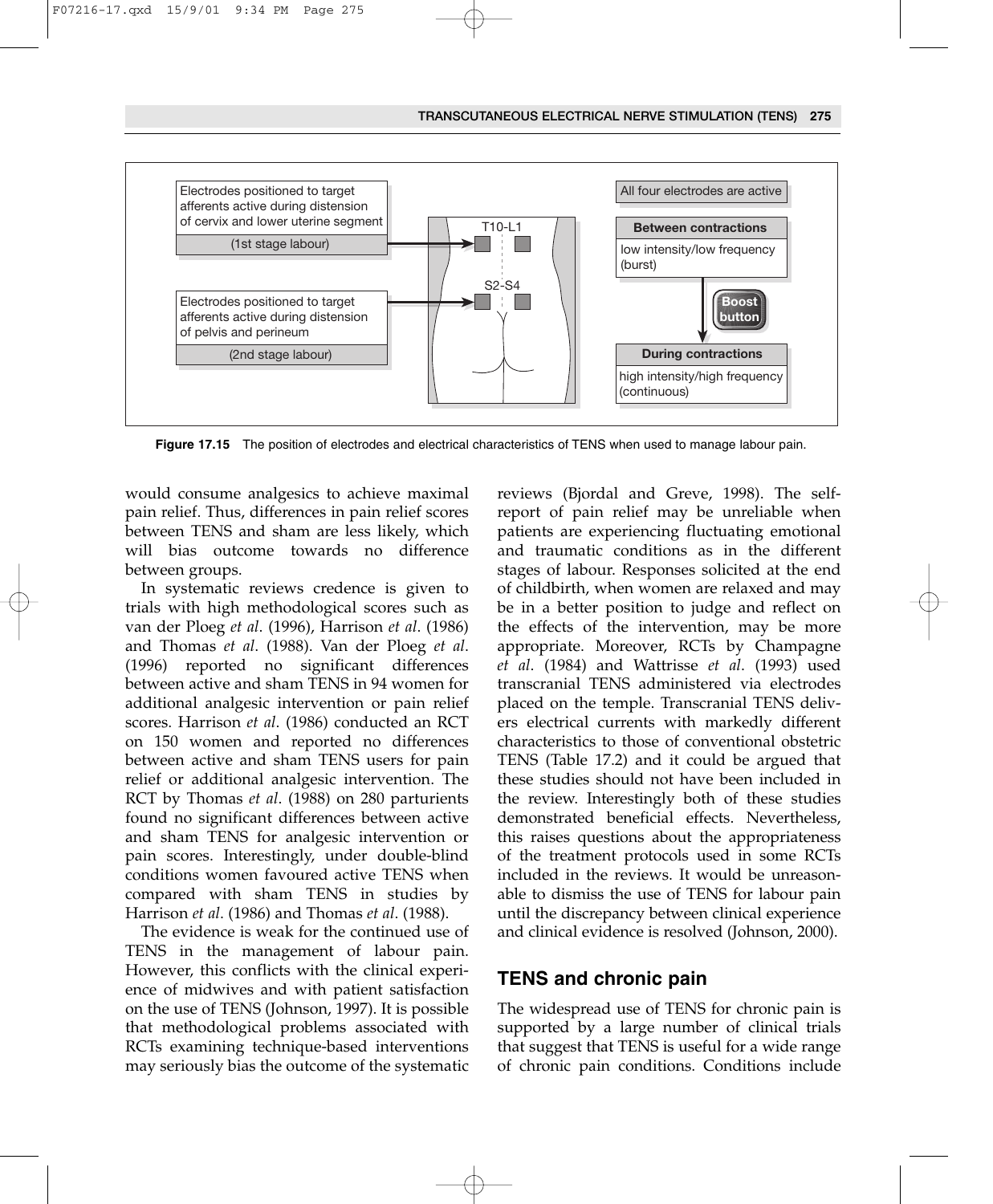chronic neuropathies (Thorsteinsson *et al*., 1977), postherpetic neuralgia (Nathan and Wall, 1974), trigeminal neuralgia (Bates and Nathan, 1980), phantom limb and stump pain (Finsen *et al.*, 1988; Katz and Melzack, 1991; Thorsteinsson, 1987), musculoskeletal pains (Lundeberg, 1984) and arthritis (Mannheimer and Carlsson, 1979; Mannheimer, Lund and Carlsson, 1978). Myers, Woolf and Mitchell (1977) and Sloan *et al*. (1986) have shown that TENS relieves pain associated with fractured ribs.

Systematic reviews of TENS and chronic pain conclude that it is difficult to determine TENS effectiveness due to the lack of good quality trials (Flowerdew and Gadsby, 1997; Gadsby and Flowerdew, 1997; McQuay and Moore, 1998b; Reeve, Menon and Corabian, 1996). Reeve, Menon and Corabian (1996) reported that nine of 20 RCTs provided evidence that TENS was more effective than sham TENS  $(n=7)$  or no treatment  $(n=2)$  for a range of conditions (Table 17.4). Eight of 20 RCTs showed evidence that TENS was no more effective than sham TENS ( $n = 6$ ) or acupuncture. It was not possible to classify the outcome of three RCTs. Reeve, Menon and Corabian (1996) concluded that the evidence was inconclusive and that the methodological quality of these trials was poor.

McQuay *et al*. (1997) also reported that there was limited evidence to assess the effectiveness of TENS in outpatient services for chronic pain. Ten of 24 RCTs provided evidence that TENS effects were better than sham TENS, placebo pills or control points such as inappropriate electrode placements (McQuay and Moore, 1998b). Fifteen RCTs compared TENS with an active treatment and only three reported that TENS provided benefit greater than the active treatment. However, over 80% of trials included in the review by McQuay and Moore (1998b) delivered TENS for less than 10 hours per week and 67% of trials delivered less than ten TENS treatment sessions. McQuay and Moore (1998b) concluded that TENS may provide some benefit in chronic pain patients if large enough (appropriate) doses are used.

Perhaps the most common use for TENS is in the management of low back pain. However,

contradictory findings are found in the literature. Marchand *et al*. (1993) concluded that conventional TENS was significantly more efficient than placebo TENS in reducing pain intensity but not pain unpleasantness in 42 patients with back pain. In contrast, a RCT by Deyo *et al*. (1990b) concluded that treatment with TENS was no more effective than treatment with a placebo in 145 patients with chronic low back pain. A systematic review by Flowerdew and Gadsby (Flowerdew and Gadsby, 1997; Gadsby and Flowerdew, 1997) included only six RCTs; 62 trials were excluded as they were either nonrandomised or failed to compare active TENS with a credible placebo. The meta-analysis showed that more patients improved with AL-TENS (86.70%) than with conventional TENS (45.80%) or placebo (36.40%), with greater odds ratios for AL-TENS vs. placebo (7.22) than conventional TENS vs. placebo (1.62). However, the odds ratio for AL-TENS was based on the findings of only two studies, neither of which applied AL-TENS to produce muscle contractions (Gemignani *et al*., 1991; Melzack, Vetere and Finch, 1983, see Johnson (1998) for critical review). Flowerdew and Gadsby (1997) concluded that TENS reduces pain and improves the range of movement in patients suffering chronic low back pain although a definitive RCT is still necessary in the field. Thus, at present the evidence for TENS effectiveness for chronic pain as generated from systematic reviews is inconclusive.

There is an increasing use of TENS for angina, dysmenorrhoea, pain associated with cancer and pain in children. Conventional TENS is used for angina with electrodes placed directly over the painful area of the chest (Börjesson *et al*., 1997; Mannheimer *et al*., 1982; Fig. 17.14). Mannheimer *et al.* (1985); Mannheimer, Emanuelsson and Waagstein (1990) have shown that TENS increases work capacity, decreases ST segment depression, and reduces the frequency of anginal attacks and nitroglycerin consumption when compared with control groups. A variety of types of TENS have been reported to be successful in the management of dysmenorrhea (Dawood and Ramos, 1990; Kaplan *et al*., 1994; Lewers *et al*., 1989; Milsom, Hedner and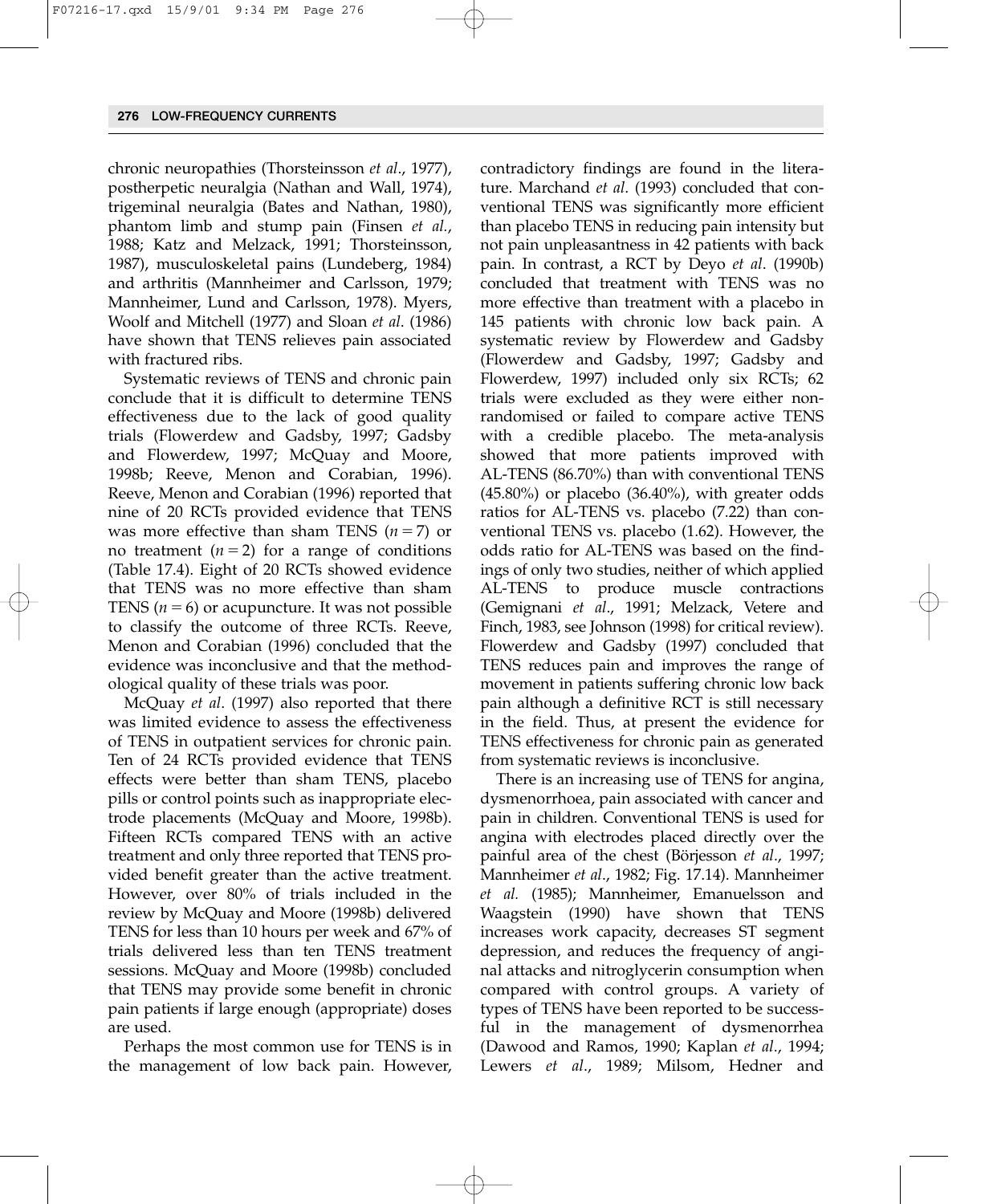Mannheimer, 1994; Neighbors *et al*., 1987). Most often electrodes are applied over the lower thoracic spine and sometimes on acupuncture points (Fig. 17.14, see Walsh (1997a, p. 86) for review). Success with TENS has also been reported in the palliative care setting with both adults (Avellanosa and West, 1982; Hoskin and Hanks, 1988) and children (Stevens *et al*., 1994). TENS can be used for metastatic bone disease, for pains caused by secondary deposits and for pains due to nerve compression by a neoplasm (see Thompson and Filshie (1993) for review). In these circumstances electrodes should be placed on healthy skin near to the painful area or metastatic deposit providing sensory function is preserved or alternatively the affected dermatome. TENS has been shown to be useful in the management of a variety of pains in children including dental pain (Harvey and Elliott, 1995; Oztas, Olmez and Yel, 1997; teDuits *et al*., 1993), minor procedures such as wound dressing (Merkel, Gutstein and Malviya, 1999) and venipuncture (Lander and Fowler-Kerry, 1993).

# **PRINCIPLES UNDERLYING APPLICATION**

The basic principles of the practical application of electrical stimulation are described in Chapter 15.

# **Electrode positions**

As conventional TENS is operating via a segmental mechanism TENS electrodes are placed to stimulate Aβ fibres which enter the same spinal segment as the nociceptive fibres associated with the origin of the pain. Thus, electrodes are applied so that currents permeate the site of pain and this is usually achieved by applying electrodes to straddle the injury or painful area (Fig. 17.14). Electrodes should always be applied to healthy innervated skin. If it is not possible to deliver currents within the site of pain, due to absence of a body part following amputation, a skin lesion or altered skin sensitivity, electrodes can be applied proximally over the main nerve trunk arising from the site of pain. Alternatively, electrodes can be applied over the spinal cord at

the spinal segments related to origin of pain. Electrodes can also be applied at a site which is contralateral to the site of pain in conditions such as phantom limb pain and trigeminal neuralgia where the affected side of the face may be sensitive to touch.

Accurate placement of pads can be time consuming. Berlant (1984) has described a useful method of determining optimal electrode sites for TENS. The therapist applies one TENS electrode to the patient at a potential placement site. The second electrode is held in the hand of the therapist who uses the index finger to probe the skin of the patient to locate the best site to place the second electrode. When the TENS device is switched on and the amplitude slowly increased the patient or therapist, or both, will feel TENS paraesthesia when the circuit is made by touching the patient's skin. As the therapist probes the patient's skin with the index finger the intensity of TENS paraesthesia will increase whenever nerves on the patient's skin run superficial. This will help to target an effective electrode site.

Dual-channel devices using four electrodes or large-sized electrodes should be used for pains covering large areas. However, if the pain is generalised and widespread over a number of body parts it may be more appropriate to use AL-TENS at a relevant myotome as this may produce a more generalised analgesic effect (Johnson, 1998). Dual-channel stimulators are useful for patients with multiple pains such as low back pain and sciatica or for pains which change in their location and quality as during childbirth.

# **Electrical characteristics**

The efficiency of different electrical characteristics of TENS to selectively activate different types of fibre was discussed earlier. For conventional TENS, selective activation of Aβ fibres is determined through the report of a strong but comfortable electrical paraesthesia without muscle contraction. Pulse frequencies anywhere between 1 and 250 p.p.s. can achieve this although clinical trials consistently report frequencies between 10 and 200 p.p.s. to be effective and popular with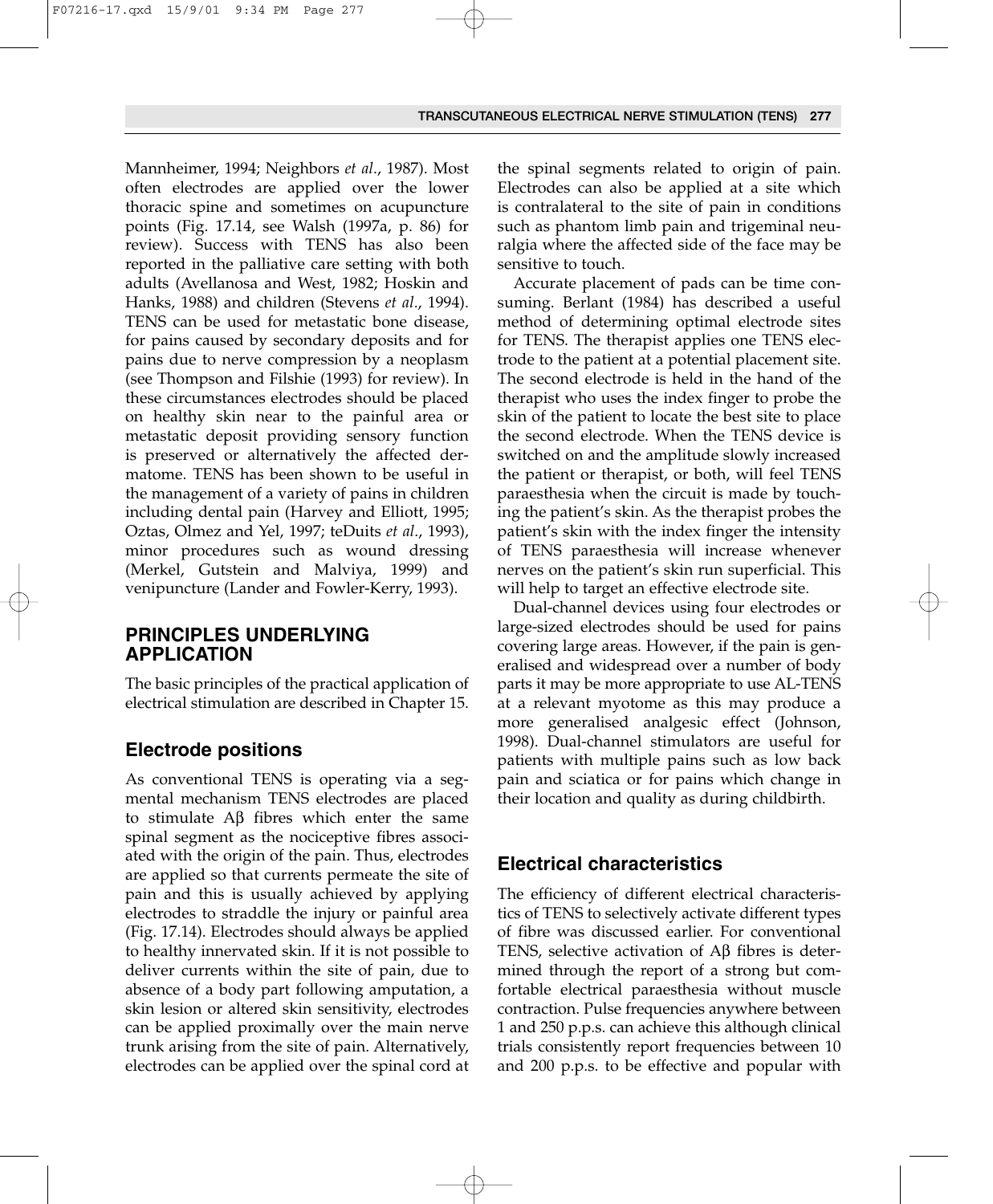patients. In practice, each patient may have an individual preference for pulse frequencies and pulse patterns and will turn to these settings on subsequent treatment sessions (Johnson, Ashton and Thompson, 1991b). As no relationship between pulse frequency and pattern used by patients and the magnitude of analgesia or their medical diagnosis has yet been found it is likely that encouraging patients to experiment with TENS settings will produce the most effective outcome (Johnson, Ashton and Thompson, 1991a).

### **Timing and dosage**

Clinical trials report that maximum pain relief occurs when the TENS device is switched on and that analgesic effect usually disappears quickly once the device is switched off. Thus, patients using conventional TENS patients should be encouraged to use TENS whenever the pain is present. For ongoing chronic pain this may mean that patients use TENS over the entire day. In a study of long-term users of TENS Johnson, Ashton and Thompson (1991a) reported that 75% used TENS on a daily basis and 30% reported using TENS for more than 49 hours a week. When TENS is used continuously in this way it is wise to instruct the patient to monitor skin condition under the electrodes on a regular basis and take regular (although short) breaks from stimulation. It is advisable to apply electrodes to new skin on a daily basis. If TENS is administered in an outpatients clinic a dosing

regimen of 20 minutes at daily, weekly or monthly intervals is likely to be ineffective.

Some patients report poststimulation analgesia although the duration of this effect varies widely, lasting anywhere between 18 hours (Augustinsson, Carlsson and Pellettieri, 1976) and 2 hours (Johnson, Ashton and Thompson, 1991a). This may reflect natural fluctuations in symptoms and the patient's expectation of treatment duration rather than specific TENSinduced effects. It is believed that post-TENS analgesia is longer for AL-TENS than for conventional TENS and this is supported by initial findings in experimental studies (Johnson, Ashton and Thompson, 1992a). However, more work is needed to establish the time course of analgesic effects of different types of TENS.

### **Giving a patient a trial of TENS for the first time**

All new TENS patients should be given a supervised trial of TENS prior to use (Table 17.5). The purpose of the trial is to ensure TENS does not aggravate pain and to give careful instruction on equipment use and expected therapeutic outcome. Patients should be allowed to familiarise themselves on the use of TENS and therapists should use the session to check that patients can apply TENS appropriately. The initial trial can help to determine whether a patient is likely to respond to TENS and it should also be seen as an opportunity to troubleshoot problems arising

|                                                 | <b>Conventional TENS</b>                                                 | <b>AL-TENS</b>                                                             | Intense TENS                                                                         |
|-------------------------------------------------|--------------------------------------------------------------------------|----------------------------------------------------------------------------|--------------------------------------------------------------------------------------|
| Electrode placement                             | Straddling site of pain or<br>over main nerve bundle<br>proximal to pain | Over muscle or motor point<br>myotomally related to the<br>site of pain    | Straddling site of pain or<br>over main nerve bundle<br>proximal to pain             |
| Pulse pattern                                   | Continuous                                                               | Burst                                                                      | Continuous                                                                           |
| Pulse frequency                                 | 80-100 p.p.s.                                                            | 80-100 p.p.s.                                                              | 200 p.p.s.                                                                           |
| Pulse duration                                  | $100 - 200 \,\text{us}$                                                  | $100 - 200$ us                                                             | $1000 \,\mathrm{us}$                                                                 |
| Pulse amplitude<br>(intensity)                  | Increase intensity to<br>produce a strong but<br>comfortable tingling    | Increase intensity to produce<br>a strong but comfortable<br>muscle twitch | Increase intensity to produce<br>an uncomfortable tingling<br>which is just bearable |
| Duration of<br>stimulation in first<br>instance | At least 30 minutes                                                      | No more than 20 minutes                                                    | No more than 5 minutes                                                               |

**Table 17.5** Suggested characteristics to use for a patient trying TENS for the first time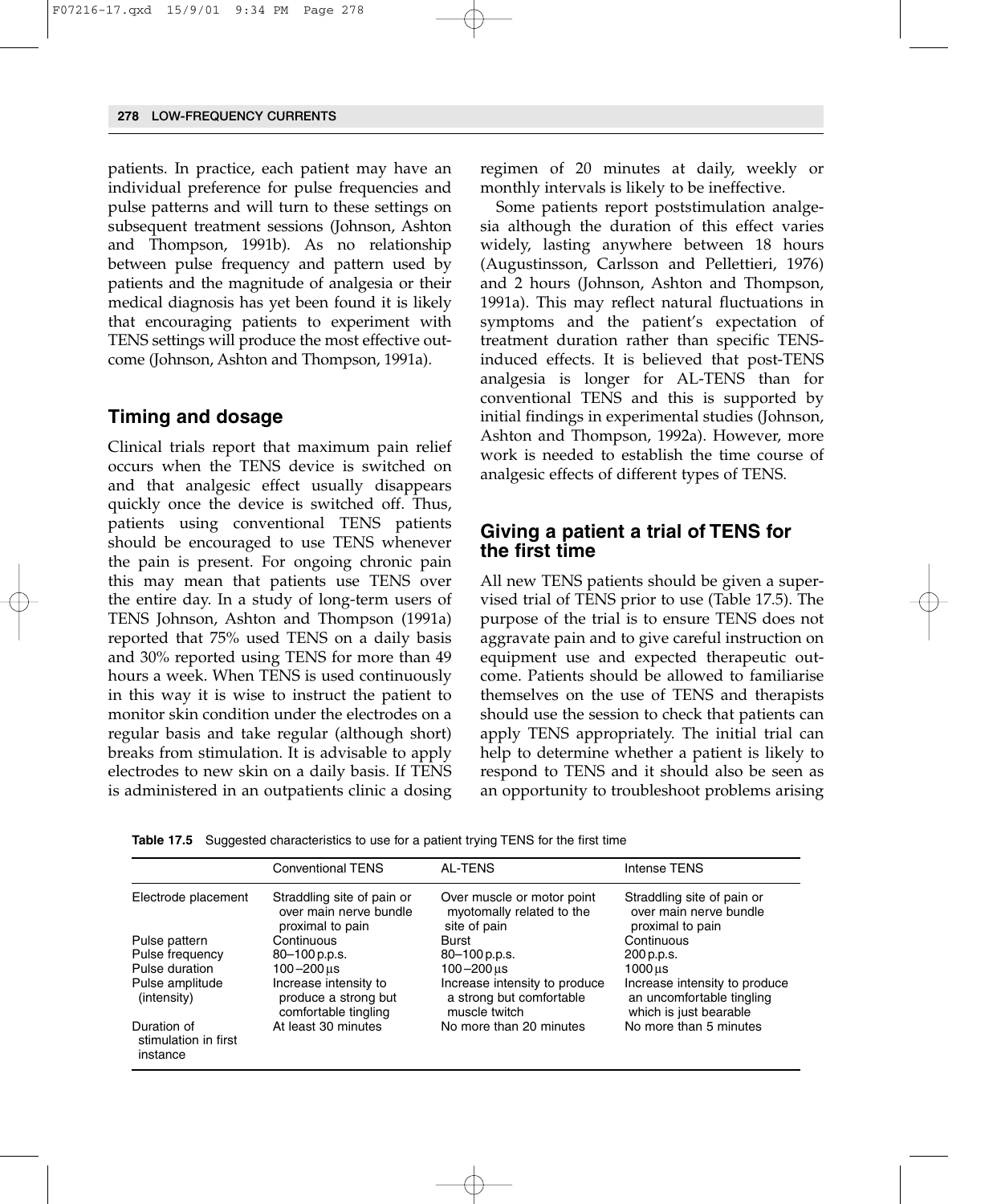from poor response. Ideally, the trial should last a minimum of 30–60 minutes as it may take this length of time for a patient to respond.

When using TENS on a new patient for the first time it is advisable to deliver conventional TENS as most long-term users select this type of TENS (Table 17.5). A set of audio speakers (or headphones) can be plugged into the output sockets of some TENS devices to demonstrate the sound of pulses and improve patient understanding of output characteristics of the TENS device. Following the initial trial, patients should be instructed to administer TENS in 30 minute sessions for the first few times although once they have familiarised themselves with the equipment they should be encouraged to use TENS much as they like. Patients should also be encouraged to experiment with all stimulator settings so that they achieve the most comfortable pulse frequency, pattern and duration (Table 17.6).

An early review of progress, ideally within a few weeks, can serve to ensure correct application, provide further instruction and recall TENS devices which are no longer required. Most nonresponders return borrowed devices at the next clinic visit (Johnson, Ashton and Thompson, 1992b). Assessing TENS effectiveness at regular intervals is vital for tracking the location and continued use of devices. Some clinics and manufacturers allow patients to borrow TENS devices for a limited period with a view to purchasing the device. A point of contact should always be made available for patients who encounter problems.

### **Declining response to TENS**

Some TENS users claim that the effectiveness of TENS declines over time although the exact proportion of patients is not known (see Table 92-1 in Sjölund, Eriksson and Loeser (1990) for

|                                | <b>Conventional TENS</b>                                                                                                            | <b>AL-TENS</b>                                                                                                                     | <b>Intense TENS</b>                                                                                               |
|--------------------------------|-------------------------------------------------------------------------------------------------------------------------------------|------------------------------------------------------------------------------------------------------------------------------------|-------------------------------------------------------------------------------------------------------------------|
| Electrode positions            | Straddle site of pain but<br>if not successful try main nerve<br>bundle, across spinal cord or<br>contralateral positions-dematomal | Over muscle belly at site of pain<br>but if not successful try motor<br>point at site of pain, contralateral<br>positions-myotomal | Straddle site of pain but if not<br>successful try over main<br>nerve bundle                                      |
| Pulse pattern                  | Patient preference                                                                                                                  | Burst but if not successful<br>or uncomfortable try amplitude<br>modulated                                                         | Continuous but if not<br>successful or uncomfortable<br>try frequency or duration<br>modulated                    |
| Pulse frequency                | Patient preference,<br>usually 10-200 p.p.s.                                                                                        | Above fusion frequency of<br>muscle 80-100 p.p.s. within<br>the burst                                                              | High, e.g. 200 p.p.s.                                                                                             |
| Pulse duration                 | Patient preference,<br>usually $100 - 250 \,\mu s$                                                                                  | Patient preference, usually<br>$100 - 250 \,\mu s$                                                                                 | Highest possible but if<br>uncomfortable gradually<br>reduce duration                                             |
| Pulse amplitude<br>(intensity) | Strong but comfortable sensation<br>without visible muscle contraction                                                              | Strong but comfortable<br>sensation with visible muscle<br>contraction                                                             | Highest tolerable sensation<br>with limited muscle<br>contraction                                                 |
| Dosage                         | As much and as often<br>as is required-have a break<br>every hour or so                                                             | About 30 minutes at a time as<br>fatigue may develop with ongoing<br>muscle contractions                                           | 15 minutes at a time as the<br>stimulation may be<br>uncomfortable                                                |
| Analgesic effects              | Occur when stimulator on                                                                                                            | Occur when stimulator on and<br>for a while once the stimulator<br>has been switched off<br>May exacerbate pain                    | Occur when stimulator on and<br>for a while once the stimu-<br>lator has been switched off<br>May exacerbate pain |
| General advice                 | Experiment with settings to<br>maintain strong comfortable<br>sensation                                                             | Experiment with settings<br>(except burst) to maintain a<br>phasic twitch                                                          | Experiment with settings to<br>maintain highest tolerable<br>sensation                                            |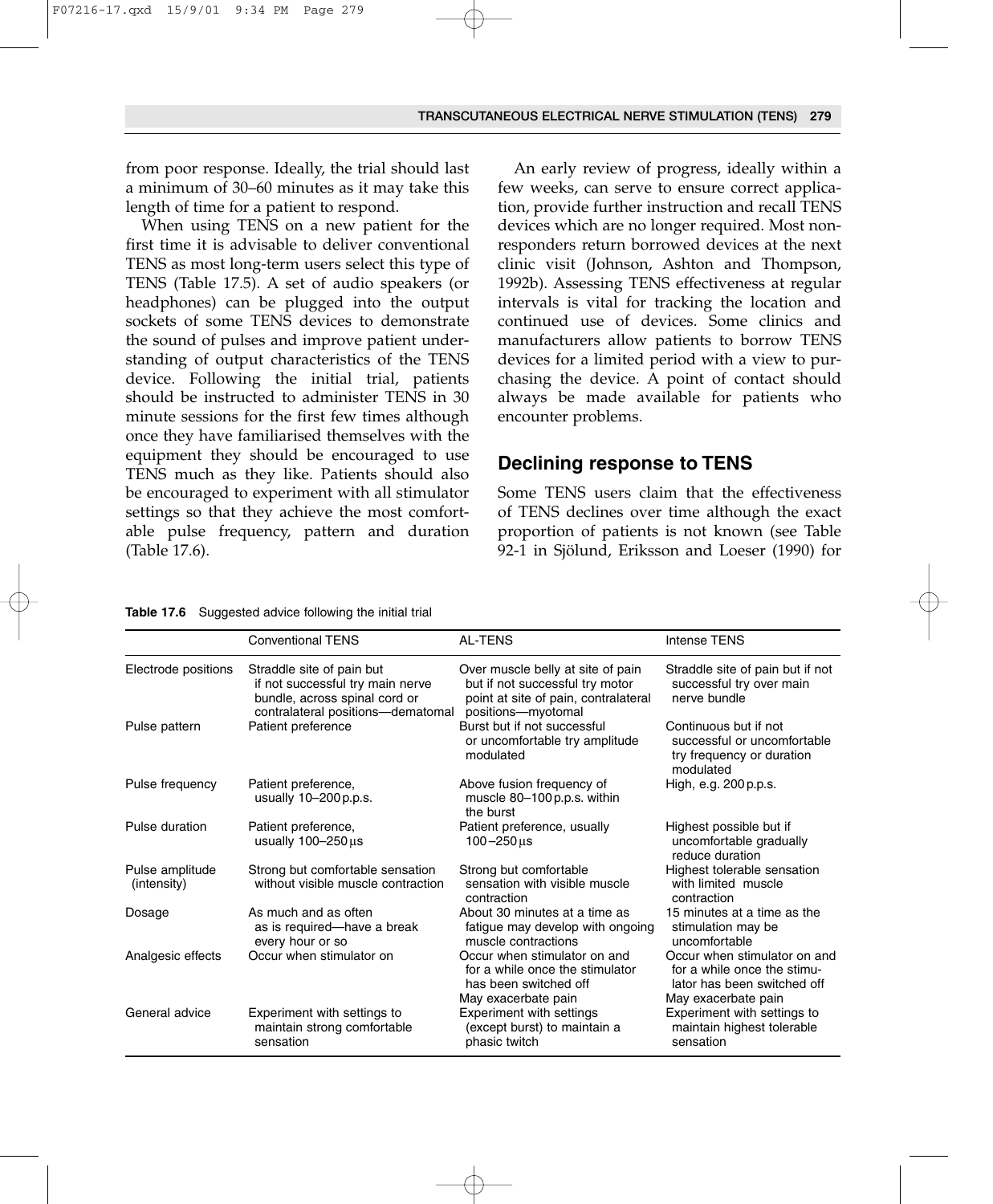summary of studies). Eriksson, Sjölund and Nielzen (1979) found that effective pain relief was achieved by 55% of chronic pain patients at 2 months, 41% at 1 year and 30% at 2 years. Loeser, Black and Christman (1975) reported that only 12% of 200 chronic pain patients obtained long-term benefits with TENS despite 68% of patients achieving initial pain relief. Woolf and Thompson (1994) suggest that the magnitude of pain relief from TENS may decline by up to 40% for many patients over a period of a year.

There may be many reasons for the decline in TENS effects with time including dead batteries, perished leads or a worsening pain problem. However, there is evidence that some patients habituate to TENS currents owing to a progressive failure of the nervous system to respond to monotonous stimuli. Pomeranz and Niznick (1987) have shown that repetitive delivery of TENS pulses at 2 p.p.s. produces habituation of late peaks  $($ >50 ms) of SEPs. This implies that for some people the nervous system filters out monotonous stimuli associated with TENS. However, they found that delivering currents randomly to six different points on the body using a TENS-like device called a Codetron markedly reduced the habituation response (Table 17.2). Fargas-Babjak and colleagues (Fargas-Babjak, Rooney and Gerecz, 1989; Fargas-Babjak, Pomeranz and Rooney, 1992) performed a 6 week double-blind randomised placebo controlled pilot trial of the effectiveness of Codetron on osteoarthritis of the hip/knee and reported beneficial effects. Some TENS manufacturers have tried to overcome the problem of habituation by including random pulse delivery or frequency-modulated pulse delivery settings to their standard TENS devices. However, these devices have met with varied success.

If patients report that they are responding less well to TENS over time it may be worth experimenting with the electrical characteristics of TENS or with electrode placements to try and improve analgesia. It may also be worth considering temporary withdrawal of TENS treatment so that an objective assessment of the contribution of TENS to pain relief can be made. When

this is done patients may report that their pain worsens in the absence of TENS, demonstrating that TENS was in fact beneficial.

# **HAZARDS AND CONTRAINDICATIONS**

### **Contraindications**

Contraindications to TENS are few and mostly hypothetical (Box 17.2) with few reported cases of adverse events associated with TENS in the literature. Nevertheless, therapists should be cautious when giving TENS to certain groups of patients.

• Those suffering from epilepsy (Scherder, Van Someren and Swaab, 1999): if the patient were to experience a problem while using TENS, from a legal perspective it might be difficult to exclude TENS as a potential cause of the problem.

• Women in the first trimester of pregnancy: TENS effects on fetal development are as yet unknown (although there are no reports of it being detrimental). To reduce the risk of inducing labour, TENS should not be administered over a pregnant uterus although TENS is routinely administered on the back to relieve pain during labour.

• Patients with cardiac pacemakers: this is because the electrical field generated by TENS could interfere with implanted electrical devices.

#### **Box 17.2 Contraindications** • Undiagnosed pain (unless recommended by a medical practitioner) • Pacemakers (unless recommended by a cardiologist) • Heart disease (unless recommended by a cardiologist) • Epilepsy (unless recommended by a medical practitioner) • Pregnancy: — first trimester (unless recommended by a medical practitioner) — over the uterus **Do not apply TENS:** • over the carotid sinus • on broken skin • on dysaesthetic skin • Internally (mouth)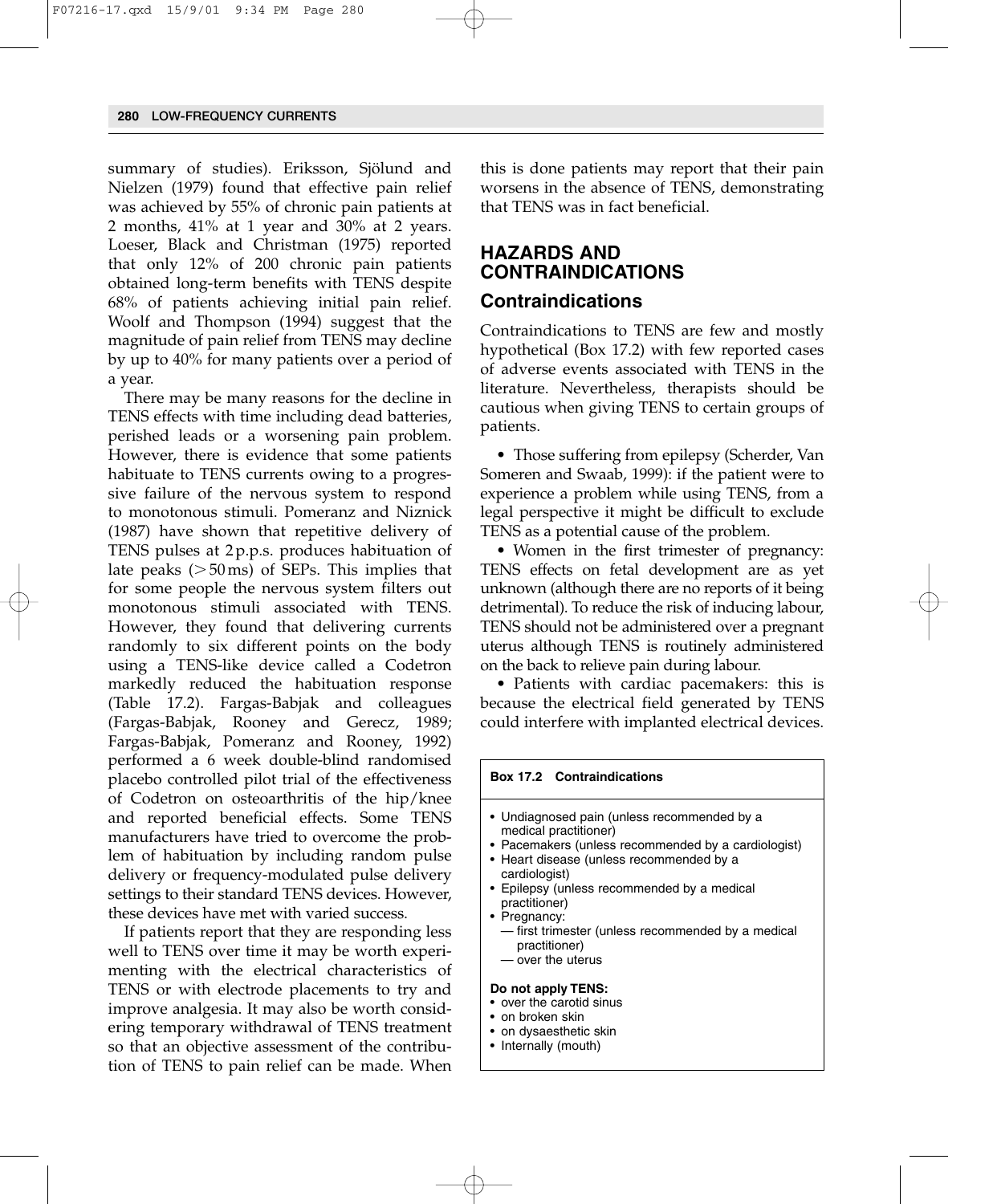Rasmussen *et al*. (1988) reported that TENS did not interfere with pacemaker performance in 51 patients although TENS may induce artifacts in monitoring equipment (Hauptman and Raza, 1992; Sliwa and Marinko, 1996). Chen *et al*. (1990) reported two cases of a Holter monitor detecting interference of a cardiac pacemaker by TENS and in both instances the sensitivity of the pacemaker was reprogrammed to resolve the problem. These authors suggest that careful evaluation and extended cardiac monitoring should be performed when using TENS with pacemakers. Therapists wishing to administer TENS to a patient with a cardiac pacemaker or any cardiac problem should always discuss the situation with a cardiologist.

• TENS should not be applied internally (mouth), or over areas of broken or damaged skin.

• Therapists should ensure that a patient has normal skin sensation prior to using TENS as if TENS is applied to skin with diminished sensation the patient may be unaware that they are administering high-intensity currents and this may result in a minor electrical skin burn.

• TENS should not be delivered over the anterior part of the neck as currents may stimulate the carotid sinus leading to an acute hypotensive response via a vasovagal reflex. TENS currents may also stimulate laryngeal nerves, leading to a laryngeal spasm.

# **Hazards**

• Patients may experience skin irritation with TENS such as reddening beneath or around the electrodes. This is commonly due to dermatitis at the site of contact with the electrodes resulting from the constituents of electrodes, electrode gel or adhesive tape (Corazza *et al*., 1999; Fisher, 1978; Meuleman, Busschots and Dooms Goossens, 1996a, b). The development of hypoallergenic electrodes has markedly reduced the incidence of contact dermatitis. Patients should be encouraged to wash the skin (and electrodes when indicated by the manufacturer) after TENS and to apply electrodes to fresh skin on a daily basis.

• It is crucial that patients are educated on the appropriate administration of TENS. For example, patients (and therapists) should be encouraged to follow set safety procedures when applying and removing TENS (Box 17.3) to reduce the chance of an electric shock. If patients are to borrow a TENS device from a clinic they should be informed that they should not use TENS while operating vehicles or potentially hazardous equipment. In particular, drivers of motor vehicles should never use TENS while driving as a sudden surge of current may cause an accident. From a legal perspective it would be wise for TENS users to place their TENS device in a glove compartment whenever driving as the cause of an accident may be attributed to TENS if it were attached to a drivers belt (even if it was switched off). TENS can be used at bedtime providing the device has a timer so that it automatically switches off. Patients should be warned not to use TENS in

#### **Box 17.3 Safety protocols for TENS** *Protocol for the safe application of TENS* • Check contraindications with patient. • Test skin for normal sensation using blunt/sharp test. • TENS device should be switched off and electrode leads disconnected. • Set electrical characteristics of TENS while device is switched off (see Tables 17.5 and 17.6). • Connect electrodes to pins on lead wire and position electrodes on patient's skin. • Ensure TENS device is still switched off and connect the electrode wire to the TENS device. • Switch the TENS device ON. • Gradually (slowly) increase the intensity until the patient experiences the first 'tingling' sensation from the stimulator. • Gradually (slowly) increase the intensity further until the patient experiences a 'strong but comfortable' tingling sensation. • This intensity should not be painful or cause muscle contraction (unless intense TENS or AL-TENS are being used). *Protocol for the safe termination of TENS*

- Gradually (slowly) decrease the intensity until the patient experiences no tingling sensation.
- Switch the TENS device OFF.
- Disconnect the electrode wire from the TENS device.
- Disconnect electrodes from the pins on lead wire.
- Remove the electrodes from the patient's skin.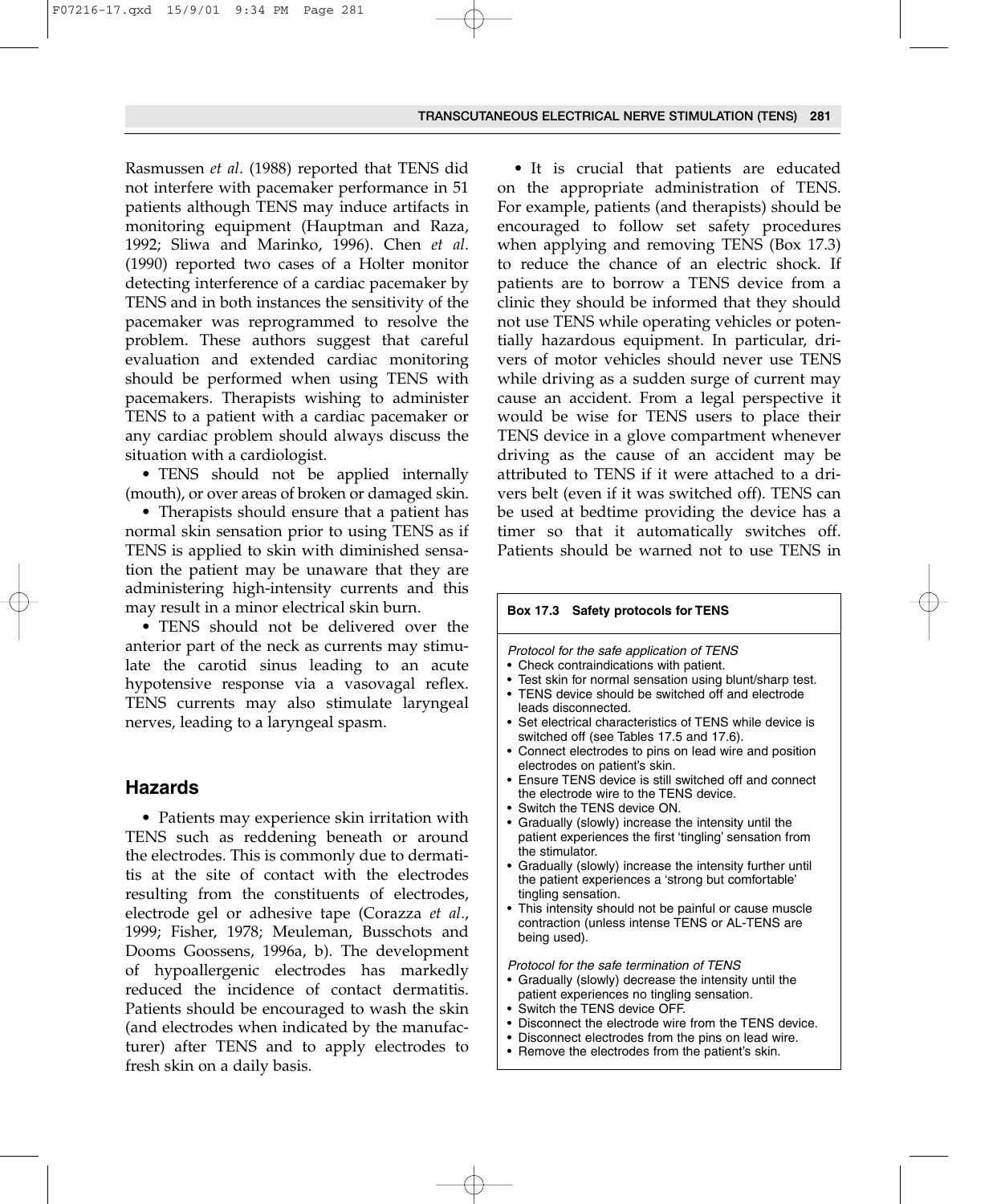the shower or bath and keep TENS appliances out of the reach of children.

#### **SUMMARY**

TENS is used extensively in health care to manage painful conditions because it is cheap, safe and can be administered by patients themselves. Success with TENS depends on appropriate application and therefore patients and therapists need an understanding of the principles of application. When used in its conventional form TENS is delivered to selectively activate Aβ afferents leading to inhibition of nociceptive transmission in the spinal cord. It is claimed that the mechanism of action and analgesic profile of AL-TENS and intense TENS differ from

conventional TENS and they may prove useful when conventional TENS is providing limited benefit. Systematic reviews of RCTs report that there is weak evidence to support the use of TENS in the management of postoperative and labour pain. However, these findings have been questioned as they contrast with clinical experience and it would be inappropriate to dismiss the use of TENS in acute pain until the reasons for the discrepancy between experience and published evidence is fully explored. Systematic reviews are more positive about the effectiveness of TENS in chronic pain. However, betterquality trials are required to determine differences in the effectiveness of different types of TENS and to compare the cost effectiveness of TENS with conventional analgesic interventions and other electrotherapies.

#### **REFERENCES**

- Abram, SE, Reynolds, AC, Cusick, JF (1981) Failure of naloxone to reverse analgesia from transcutaneous electrical stimulation in patients with chronic pain. *Anesthesia and Analgesia* **60**: 81–84.
- Ali, J, Yaffe, C, Serrette, C (1981) The effect of transcutaneous electric nerve stimulation on postoperative pain and pulmonary function. *Surgery* **89**: 507–512.
- Augustinsson, L, Bohlin, P, Bundsen, P, *et al*. (1976a) Analgesia during delivery by transcutaneous electrical nerve stimulation. *Lakartidningen* **73**: 4205–4208.
- Augustinsson, L, Carlsson, C, Pellettieri, L (1976b) Transcutaneous electrical stimulation for pain and itch control. *Acta Neurochirurgica* **33**: 342.
- Augustinsson, L, Bohlin, P, Bundsen, P, *et al*. (1977) Pain relief during delivery by transcutaneous electrical nerve stimulation. *Pain* **4**: 59–65.
- Avellanosa, AM, West, CR (1982) Experience with transcutaneous electrical nerve stimulation for relief of intractable pain in cancer patients. *Journal of Medicine* **13**: 203–213.
- Bates, J, Nathan, P, (1980) Transcutaneous electrical nerve stimulation for chronic pain. *Anaesthesia* **35**: 817–822.
- Bayindir, O, Paker, T, Akpinar, B, Erenturk, S, Askin, D, Aytac, A (1991) Use of transcutaneous electrical nerve stimulation in the control of postoperative chest pain after cardiac surgery. *Journal of Cardiothoracic and Vascular Anesthesia* **5**: 589–591.
- Benedetti, F, Amanzio, M, Casadio, C *et al*. (1997) Control of postoperative pain by transcutaneous electrical nerve stimulation after thoracic operations. *Annals of Thoracic Surgery* **63**: 773–776.
- Berlant, S (1984) Method of determining optimal stimulation sites for transcutaneous electrical nerve stimulation. *Physical Therapy* **64**: 924–928.
- Bjordal, J, Greve, G (1998) What may alter the conclusions of systematic reviews? *Physical Therapy Reviews* **3**: 121–132.
- Börjesson, M, Eriksson, P, Dellborg, M, Eliasson, T, Mannheimer, C (1997) Transcutaneous electrical nerve stimulation in unstable angina pectoris. *Coronary Artery Disease* **8:** 543–550.
- Bundsen, P, Ericson, K (1982) Pain relief in labor by transcutaneous electrical nerve stimulation. Safety aspects. *Acta Obstetrica Gynecologica Scandanavia* **61**: 1–5.
- Bundsen, P, Carlsson, C, Forssman, L, Tyreman, N (1978) Pain relief during delivery by transcutaneous electrical nerve stimulation. *Praktika Anaesthesia* **13**: 20–28.
- Carroll, D, Tramer, M, McQuay, H, Nye, B, Moore, A (1996) Randomization is important in studies with pain outcomes: systematic review of transcutaneous electrical nerve stimulation in acute postoperative pain. *British Journal of Anaesthesia* **77:** 798–803.
- Carroll, D, Moore, A, Tramer, M, McQuay, H (1997a) Transcutaneous electrical nerve stimulation does not relieve labour pain: updated systematic review. *Contemporary Reviews in Obstetrics and Gynecology* **9(3):** 195–205.
- Carroll, D, Tramer, M, McQuay, H, Nye, B, Moore, A (1997b) Transcutaneous electrical nerve stimulation in labour pain: a systematic review. *Bristish Journal of Obstetrics and Gynaecology* **104**: 169– 75.
- Chabal, C, Fishbain, DA, Weaver, M, Heine, LW (1998) Longterm transcutaneous electrical nerve stimulation (TENS) use: impact on medication utilization and physical therapy costs. *Clinical Journal of Pain* **14**: 66–73.
- Champagne, C, Papiernik, E, Thierry, J, Nooviant, Y, (1984) Electrostimulation cerebrale transutanee par les courants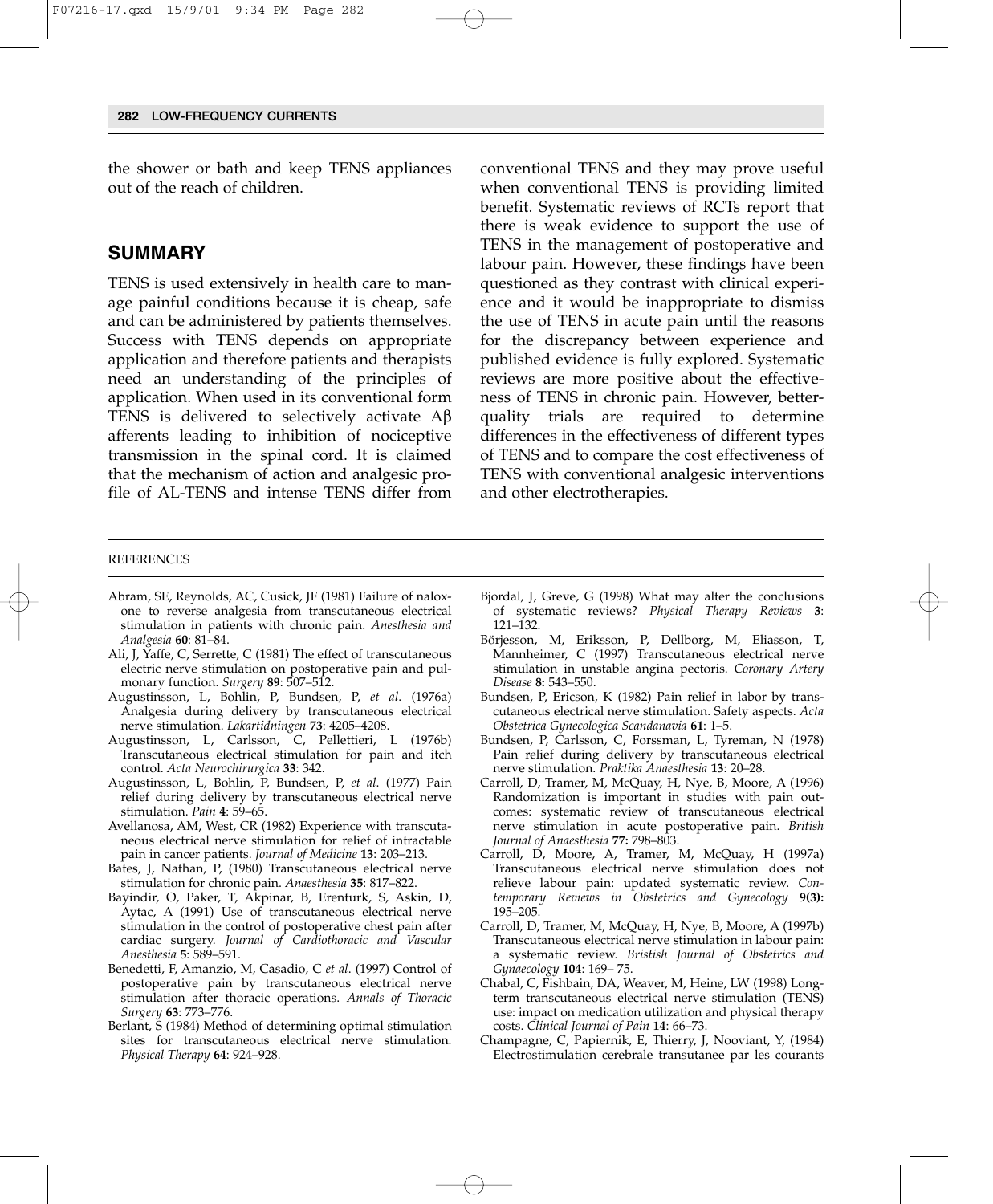de Limoge au cors de l'accouchement. *Annales Francaises d'Anesthesie et de Reanimation* **3**: 405–413.

- Chen, D, Philip, M, Philip, PA, Monga, TN (1990) Cardiac pacemaker inhibition by transcutaneous electrical nerve stimulation. *Archives of Physical Medicine and Rehabilitation* **71**: 27–30.
- Chia, Y, Arulkumaran, S, Chua, S, Ratnam, S (1990) Effectiveness of transcutaneous electric nerve stimulator for pain relief in labour. *Asia Oceania Journal of Obstetrics and Gynaecology* **16**: 145–151.
- Chiu, JH, Chen, WS, Chen, CH *et al.* (1999) Effect of transcutaneous electrical nerve stimulation for pain relief on patients undergoing hemorrhoidectomy: prospective, randomized, controlled trial. *Diseases of the Colon and Rectum* **42**: 180–185.
- Chung, JM, Fang, ZR, Hori, Y, Lee, KH, Willis, WD (1984a) Prolonged inhibition of primate spinothalamic tract cells by peripheral nerve stimulation. *Pain* **19**: 259–275.
- Chung, JM, Lee, KH, Hori, Y, Endo, K, Willis, WD (1984b) Factors influencing peripheral nerve stimulation produced inhibition of primate spinothalamic tract cells. *Pain* **19**: 277–293.
- Conn, I, Marshall, A, Yadav, S, Daly, J, Jaffer, M (1986) Transcutaneous electrical nerve stimulation following appendicectomy: the placebo effect. *Annals of the Royal College of Surgery of England* **68**: 191–192.
- Corazza, M, Maranini, C, Bacilieri, S, Virgili, A (1999) Accelerated allergic contact dermatitis to a transcutaneous electrical nerve stimulation device. *Dermatology* **199**: 281.
- Dawood, M, Ramos, J (1990) Transcutaneous electrical nerve stimulation (TENS) for the treatment of primary dysmenorrhea: a randomized crossover comparison with placebo TENS and ibuprofen. *Obstetrics and Gynecology* **75**: 656–660.
- Deyo, R, Walsh, N, Schoenfeld, L, Ramamurthy, S (1990a) Can trials of physical treatments be blinded? The example of transcutaneous electrical nerve stimulation for chronic pain. *American Journal of Physical and Medical Rehabilitation* **69**: 6–10.
- Deyo, R, Walsh, N, Martin, D, Schoenfeld, L, Ramamurthy, S (1990b) A controlled trial of transcutaneous electrical nerve stimulation (TENS) and exercise for chronic low back pain. *New England Journal of Medicine* **322:** 1627–1634.
- Duggan, AW, Foong, FW (1985) Bicuculline and spinal inhibition produced by dorsal column stimulation in the cat. *Pain* **22**: 249–259.
- Duranti, R, Pantaleo, T, Bellini, F (1988) Increase in muscular pain threshold following low frequency-high intensity peripheral conditioning stimulation in humans. *Brain Research* **452:** 66–72.
- Eriksson, M, Sjölund, B (1976) Acupuncture-like electroanalgesia in TNS resistant chronic pain. In: Zotterman, Y (ed). *Sensory Functions of the Skin*. Oxford/New York; Pergamon Press, pp 575–581.
- Eriksson, MB, Sjölund, BH, Nielzen, S (1979) Long term results of peripheral conditioning stimulation as an analgesic measure in chronic pain. *Pain* **6**: 335–347.
- Facchinetti, F, Sforza, G, Amidei, M, *et al.* (1986) Central and peripheral β-endorphin response to transcutaneous electrical nerve stimulation. *NIDA Research Monographs* **75**: 555–558.
- Fargas-Babjak, A, Rooney, P, Gerecz, E (1989) Randomised control trial of Codetron for pain control in osteoarthritis of the hip/knee. *Clinical Journal of Pain* **5**: 137–141.
- Fargas-Babjak, A, Pomeranz, B, Rooney, P (1992) Acupuncturelike stimulation with Codetron for rehabilitation of patients with chronic pain syndrome and osteoarthritis. *Acupuncture and Electrotherapeutic Research* **17**: 95–105.
- Finsen, V, Persen, L, Lovlien, M, *et al.* (1988) Transcutaneous electrical nerve stimulation after major amputation. *Journal of Bone and Joint Surgery* **70**: 109–112.
- Fishbain, A, Chabal, C, Abbott, A, Wippermann-Heine, L, Cutler, R (1996) Transcutaneous electrical nerve stimulation treatment outcome in long-term users. In: *8th World Congress on Pain*, IASP Vancouver, Canada, p. 86.
- Fisher, A (1978) Dermatitis associated with transcutaneous electrical nerve stimulation. *Cutis* **21**: 24, 33, 47.
- Flowerdew, M, Gadsby, G (1997) A review of the treatment of chronic low back pain with acupuncture-like transcutaneous electrical nerve stimulation and transcutaneous electrical nerve stimulation. *Complementary Therapies in Medicine* **5**: 193–201.
- Gadsby, G, Flowerdew, M (1997) The effectiveness of transcutaneous electrical nerve stimulation (TENS) and acupuncture-like transcutaneous electrical nerve stimulation (AL-TENS) in the treatment of patients with chronic low back pain. *Cochrane Library* **1**: 1–139.
- Garrison, D, Foreman, R (1994) Decreased activity of spontaneous and noxiously evoked dorsal horn cells during transcutaneous electrical nerve stimulation (TENS). *Pain* **58**: 309–315.
- Garrison, D, Foreman, R (1996) Effects of transcutaneous electrical nerve stimulation (TENS) on spontaneous and noxiously evoked dorsal horn cell activity in cats with transected spinal cords. *Neuroscience Letters* **216**: 125–128.
- Gemignani, G, Olivieri, I, Ruju, G, Pasero, G, (1991) Transcutaneous electrical nerve stimulation in ankylosing spondylitis: a double-blind study. *Arthritis and Rheumatology* **34**: 788–789.
- Grim, L, Morey, S (1985) Transcutaneous electrical nerve stimulation for relief of parturition pain. A clinical report. *Physical Therapy* **65**: 337–340.
- Hansson, P, Ekblom, A, Thomsson, M, Fjellner, B (1986) Influence of naloxone on relief of acute oro-facial pain by transcutaneous electrical nerve stimulation (TENS) or vibration. *Pain* **24**: 323–329.
- Harrison, R, Woods, T, Shore, M, Mathews, G, Unwin, A (1986) Pain relief in labour using transcutaneous electrical nerve stimulation (TENS). A TENS/TENS placebo controlled study in two parity groups. *British Journal of Obstetrics and Gynaecology* **93**: 739–746.
- Harvey, M, Elliott, M (1995) Transcutaneous electrical nerve stimulation (TENS) for pain management during cavity preparations in pediatric patients. *ASDC Journal of Dentistry for Children* **62**: 49–51.
- Hauptman, P, Raza, M (1992) Electrocardiographic artifact with a transcutaneous electrical nerve stimulation unit. *International Journal of Cardiology* **34**: 110–112.
- Hoskin, PJ, Hanks, GW (1988) The management of symptoms in advanced cancer: experience in a hospital-based continuing care unit. *Journal of the Royal Society of Medicine* **81**: 341–344.
- Howson, D (1978) Peripheral neural excitability. Implications for transcutaneous electrical nerve stimulation. *Physical Therapy* **58**: 1467–1473.
- Hymes, A, Raab, D, Yonchiro, E, Nelson, G, Printy, A (1974) Electrical surface stimulation for control of post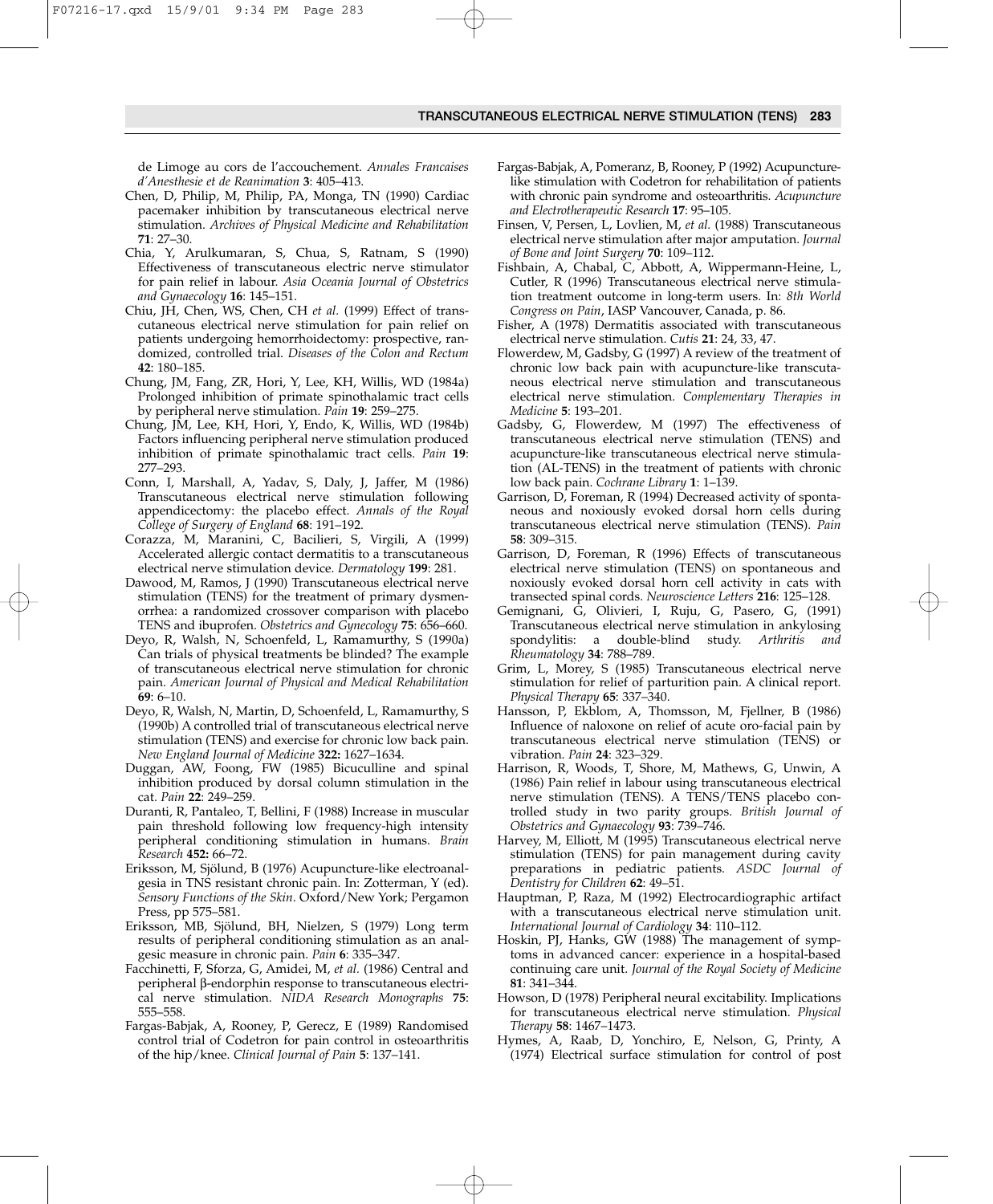operative pain and prevention of ileus. *Surgical Forum* **65**: 1517–1520.

- Ignelzi, RJ, Nyquist, JK (1976) Direct effect of electrical stimulation on peripheral nerve evoked activity: implications in pain relief. *Journal of Neurosurgery* **45**: 159–165.
- Jeans, ME (1979) Relief of chronic pain by brief, intense transcutaneous electrical stimulation—a double blind study. In: Bonica, JJ, Liebeskind, JC, Albe-Fessard, DG (eds) *Advances in Pain Research and Therapy*, vol. 3, Raven Press, New York, pp 601–606.
- Johannsen, F, Gam, A, Hauschild, B, Mathiesen, B, Jensen, L (1993) Rebox: an adjunct in physical medicine? *Archives in Physical and Medical Rehabilitation* **74**: 438–440.
- Johnson, MI (1998) The analgesic effects and clinical use of acupuncture-like TENS (AL-TENS). *Physical Therapy Reviews* **3**: 73–93.
- Johnson, MI (1997) Transcutaneous electrical nerve stimulation (TENS) in the management of labour pain: the experience of over ten thousand women. *British Journal of Midwifery* **5**: 400–405.
- Johnson, MI (2000) The clinical effectiveness of TENS in pain management. *Critical Reviews in Physical Therapy and Rehabilitiation* **12**: 131–149.
- Johnson, MI, Ashton, C, Bousfield, D, Thompson, J (1989) Analgesic effects of different frequencies of transcutaneous electrical nerve stimulation on cold-induced pain in normal subjects. *Pain* **39**: 231–236.
- Johnson, MI, Ashton, CH, Bousfield, DR, Thompson, JW (1991) Analgesic effects of different pulse patterns of transcutaneous electrical nerve stimulation on cold-induced pain in normal subjects. *Journal of Psychosomatic Research* **35**: 313–321.
- Johnson, MI, Ashton, CH, Thompson, JW (1991b) The consistency of pulse frequencies and pulse patterns of transcutaneous electrical nerve stimulation (TENS) used by chronic pain patients. *Pain* **44**: 231–234.
- Johnson, MI, Ashton, CH, Thompson, JW (1991a) An indepth study of long-term users of transcutaneous electrical nerve stimulation (TENS). Implications for clinical use of TENS. *Pain* **44**: 221–229.
- Johnson, MI, Ashton, CH, Thompson, JW (1992a) Analgesic effects of acupuncture like TENS on cold pressor pain in normal subjects. *European Journal of Pain* **13**: 101–108.
- Johnson, MI, Ashton, CH, Thompson, J (1992b) Long term use of transcutaneous electrical nerve stimulation at Newcastle Pain Relief Clinic. *Journal of the Royal Society of Medicine* **85**: 267–268.
- Johnson, MI, Ashton, CH, Thompson, JW, Weddell, A, Wright Honari, S (1992) The effect of transcutaneous electrical nerve stimulation (TENS) and acupuncture on concentrations of β endorphin, met enkephalin and 5 hydroxytryptamine in the peripheral circulation. *European Journal of Pain* **13**: 44–51.
- Johnson, MI, Penny, P, Sajawal, MA (1997) An examination of the analgesic effects of microcurrent stimulation (MES) on cold-induced pain in healthy subjects. *Physiotherapy Theory and Practice* **13**: 293–301.
- Kane, K, Taub, A (1975) A history of local electrical analgesia. *Pain* **1**: 125–138.
- Kantor, G, Alon, G, Ho, H (1994) The effects of selected stimulus waveforms on pulse and phase characteristics at sensory and motor thresholds. *Physical Therapy* **74**: 951–962.
- Kaplan, B, Peled, Y, Pardo, J *et al.* (1994) Transcutaneous electrical nerve stimulation (TENS) as a relief for dysmenorrhea. *Clinical and Experimental Obstetrics and Gynecology* **21**: 87–90.
- Katz, J Melzack, R (1991) Auricular transcutaneous electrical nerve stimulation (TENS) reduces phantom limb pain. *Journal of Pain and Symptom Management* **6**: 73–83.
- Kubista, E, Kucera, H, Riss, P (1978) The effect of transcutaneous nerve stimulation on labour pain. *Geburtschilfe Frauenheilkunde* **38**: 1079–1084.
- Lander, J, Fowler-Kerry, S (1993) TENS for children's procedural pain. *Pain* **52**: 209–216.
- Lee, E, Chung, I, Lee, J, Lam, P, Chin, R (1990) The role of transcutaneous electrical nerve stimulation in management of labour in obstetric patients. *Asia Oceania Journal of Obstetrics and Gynaecology* **16**: 247–254.
- Levin, M, Hui-Chan, C (1993) Conventional and acupuncture-like transcutaneous electrical nerve stimulation excite similar afferent fibers. *Archives of Physical and Medical Rehabilitation* **74**: 54–60.
- Lewers, D, Clelland, J, Jackson, J, Varner, R, Bergman, J (1989) Transcutaneous electrical nerve stimulation in the relief of primary dysmenorrhea. *Physical Therapy* **69**: 3–9.
- Lewis, SM, Clelland, JA, Knowles, CJ, Jackson, JR, Dimick, AR (1990) Effects of auricular acupuncture-like transcutaneous electric nerve stimulation on pain levels following wound care in patients with burns: a pilot study. *Journal of Burn Care and Rehabilitation* **11**: 322–329.
- Loeser, J, Black, R, Christman, A (1975) Relief of pain by transcutaneous electrical nerve stimulation. *Journal of Neurosurgery* **42**: 308–314.
- Long, DM (1973) Electrical stimulation for relief of pain from chronic nerve injury. *Journal of Neurosurgery* **39**: 718–722.
- Long, DM (1974) External electrical stimulation as a treatment of chronic pain. *Minnesota Medicine* **57**: 195–198.
- Longobardi, A, Clelland, J, Knowles, C, Jackson, J (1989) Effects of auricular transcutaneous electrical nerve stimulation on distal extremity pain: a pilot study. *Physical Therapy* **69**: 10–17.
- Lundeberg, T (1984) A comparative study of the pain alleviating effect of vibratory stimulation, transcutaneous electrical nerve stimulation, electroacupuncture and placebo. *American Journal of Chinese Medicine* **12**: 72–79.
- Macdonald, ARJ, Coates, TW (1995) The discovery of transcutaneous spinal electroanalgesia and its relief of chronic pain. *Physiotherapy* **81**: 653–660.
- McDowell, BC, Lowe, AS, Walsh, DM, Baxter, GD, Allen, JM (1995) The lack of hypoalgesic efficacy of H-wave therapy on experimental ischaemic pain. *Pain* **61**: 27–32.
- McDowell, BC, McCormack, K, Walsh, DM, Baxter, DG, Allen, JM (1999) Comparative analgesic effects of H-wave therapy and transcutaneous electrical nerve stimulation on pain threshold in humans. *Archives of Physical Medicine and Rehabilitation* **80**: 1001–1004.
- McQuay, H, Moore, A (1998a) Judging the quality of trials. In: McQuay, H, Moore, A (eds) *An Evidence-based Resource for Pain Relief*, Oxford University Press, Oxford, pp 10–13.
- McQuay, H, Moore, A (1998b) TENS in chronic pain. In: McQuay, H, Moore, A (eds) *An Evidence-Based Resource for Pain Relief.* Oxford University Press, Oxford, p 207.
- McQuay, HJ, Moore, RA, Eccleston, C, Morley, S, Williams, AC (1997) Systematic review of outpatient services for chronic pain control. *Health Technology Assessment* **1**: 1–135.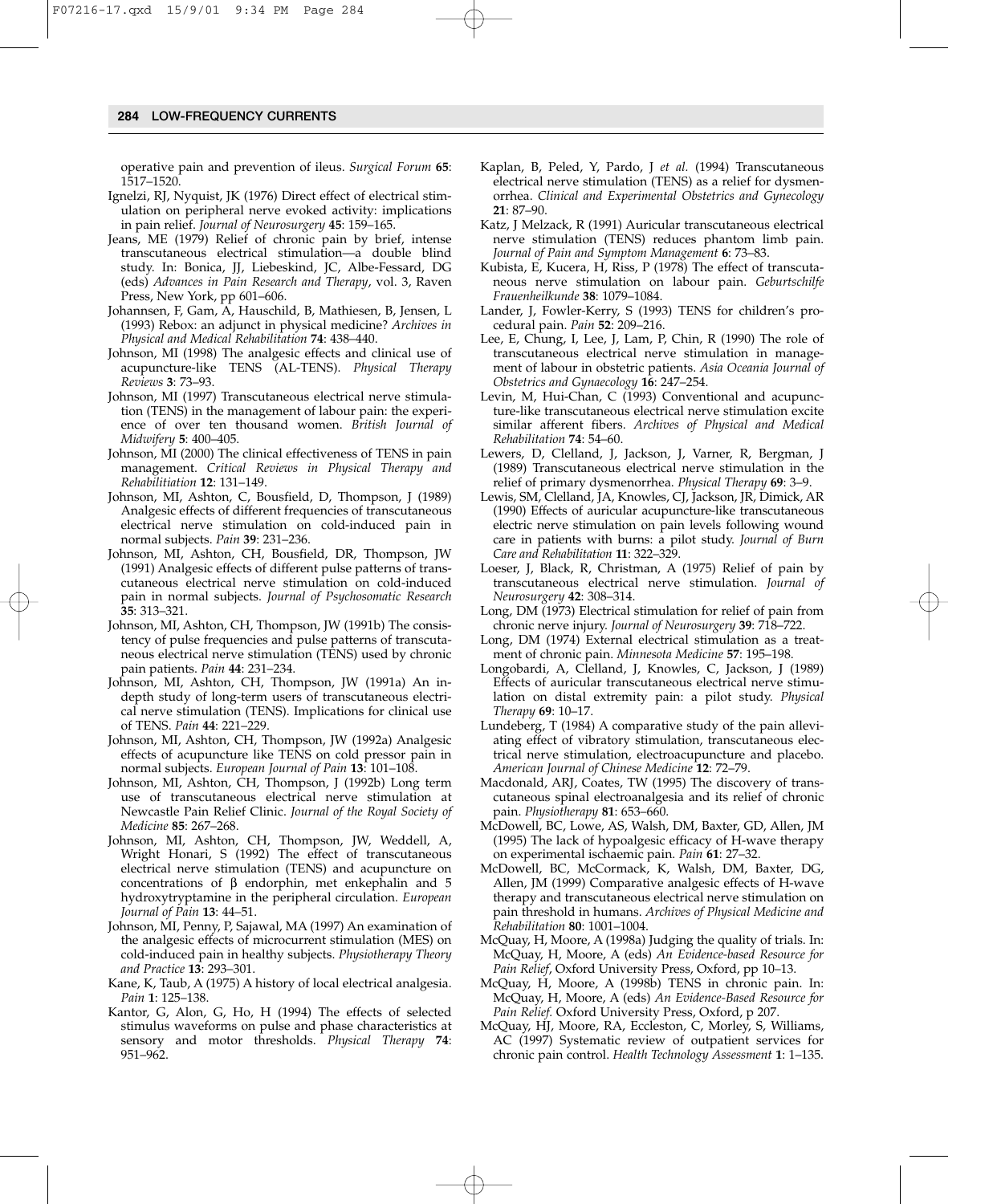- Macefield, G, Burke, D (1991) Long-lasting depression of central synaptic transmission following prolonged highfrequency stimulation of cutaneous afferents: a mechanism for post-vibratory hypaesthesia. *Electroencephalography and Clinical Neurophysiology* **78**: 150–158.
- Mannheimer, C, Carlsson, C (1979) The analgesic effect of transcutaneous electrical nerve stimulation (TNS) in patients with rheumatoid arthritis. A comparative study of different pulse patterns. *Pain* **6**: 329–334.
- Mannheimer, C, Lund, S, Carlsson, C (1978) The effect of transcutaneous electrical nerve stimulation (TNS) on joint pain in patients with rheumatoid arthritis. *Scandinavian Journal of Rheumatology* **7**: 13–16.
- Mannheimer, C, Carlsson, C, Ericson, K, Vedin, A, Wilhelmsson, C (1982) Transcutaneous electrical nerve stimulation in severe angina pectoris. *European Heart Journal* **3**: 297–302.
- Mannheimer, C, Carlsson, C, Emanuelsson, H, Vedin, A, Waagstein, F, Wilhelmsson, C (1985) The effects of transcutaneous electrical nerve stimulation in patients with severe angina pectoris. *Circulation* **71**: 308–316.
- Mannheimer, C, Emanuelsson, H, Waagstein, F (1990) The effect of transcutaneous electrical nerve stimulation (TENS) on catecholamine metabolism during pacing-induced angina pectoris and the influence of naloxone. *Pain* **41**: 27–34.
- Marchand, S, Charest, J, Li, J, Chenard, J, Lavignolle, B, Laurencelle, L (1993) Is TENS purely a placebo effect? A controlled study on chronic low back pain. *Pain* **54**: 99–106.
- Melzack, R, Wall, P (1965) Pain mechanisms: A new theory. *Science* **150**: 971–979.
- Melzack, R, Vetere, P, Finch, L (1983) Transcutaneous electrical nerve stimulation for low back pain. A comparison of TENS and massage for pain and range of motion. *Physical Therapy* **63**: 489–493.
- Merkel, SI, Gutstein, HB, Malviya, S (1999) Use of transcutaneous electrical nerve stimulation in a young child with pain from open perineal lesions. *Journal of Pain and Symptom Management* **18**: 376–381.
- Meuleman, V, Busschots, AM, Dooms-Goossens, A (1996) Contact allergy to a device for transcutaneous electrical neural stimulation (TENS). *Contact Dermatitis* **35**: 53–54.
- Meyerson, B (1983) Electrostimulation procedures: effects presumed rationale, and possible mechanisms. In: Bonica, J, Lindblom, U, Iggo, A (eds.) *Advances in Pain Research and Therapy*, vol 5. Raven, New York, pp 495–534.
- Miller-Jones, C (1980) Transcutaneous nerve stimulation in labour. *Anaesthesia* **35**: 372–375.
- Milsom, I, Hedner, N, Mannheimer, C (1994) A comparative study of the effect of high-intensity transcutaneous nerve stimulation and oral naproxen on intrauterine pressure and menstrual pain in patients with primary dysmenorrhea. *American Journal of Obstetrics and Gynecology* **170**: 123–129.
- Myers, RA, Woolf, CJ, Mitchell, D (1977) Management of acute traumatic pain by peripheral transcutaneous electrical stimulation. *South African Medical Journal* **52**: 309–312.
- Nardone, A, Schieppati, M (1989) Influences of transcutaneous electrical stimulation of cutaneous and mixed nerves on subcortical and cortical somatosensory evoked potentials. *Electroencephalography and Clinical Neurophysiology* **74**: 24–35.
- Nash, T, Williams, J, Machin, D (1990) TENS: does the type of stimulus really matter? *Pain Clinic* **3**: 161–168.
- Nathan, PW, Wall, PD (1974) Treatment of post-herpetic neuralgia by prolonged electric stimulation. *British Medical Journal* **3**: 645–647.
- Neighbors, L, Clelland, J, Jackson, J, Bergman, J, Orr, J (1987) Transcutaneous electrical nerve stimulation for pain relief in primary dysmenorrhea. *Clinical Journal of Pain* **3**: 17–22.
- Nesheim, B (1981) The use of transcutaneous electrical nerve stimulation for pain relief during labour. A controlled clinical study. *Acta Obstetrica Gynecologia* **60**: 13–16.
- Odendaal, CL, Joubert, G (1999) APS therapy—a new way of treating chronic backache—a pilot study. *South African Journal of Anaesthesiology and Analgesia* **5**.
- Oztas, N, Olmez, A, Yel, B (1997) Clinical evaluation of transcutaneous electronic nerve stimulation for pain control during tooth preparation. *Quintessence International* **28**: 603–608.
- Pomeranz, B, Niznick, G (1987) Codetron, a new electrotherapy device overcomes the habituation problems of conventional TENS devices. *American Journal of Electromedicine* **first quarter**: 22–26.
- Pope, G, Mockett, S, Wright, J (1995) A survey of electrotherapeutic modalities: Ownership and use in the NHS in England. *Physiotherapy* **81**: 82–91.
- Rasmussen, M, Hayes, D, Vlietstra, R, Thorsteinsson, G (1988) Can transcutaneous electrical nerve stimulation be safely used in patients with permanent cardiac pacemakers? *Mayo Clinical Procedures* **63**: 443–445.
- Reeve, J, Menon, D, Corabian, P (1996) Transcutaneous electrical nerve stimulation (TENS): a technology assessment. *International Journal of Technology Assessment Health Care* **12**: 299–324.
- Reynolds, DV (1969) Surgery in the rat during electrical analgesia induced by focal brain stimulation. *Science* **164**: 444–445.
- Rieb, L, Pomeranz, B (1992) Alterations in electrical pain thresholds by use of acupuncture-like transcutaneous electrical nerve stimulation in pain-free subjects. *Physical Therapy* **72**: 658–667.
- Robertson, V, Spurritt, D (1998) Electrophysical agents: Implications of their availability and use in undergraduate clinical placements. *Physiotherapy* **84**: 335–344.
- Sandkühler, J (2000) Long-lasting analgesia following TENS and acupuncture: Spinal mechanisms beyond gate control. In: Devor, M, Rowbotham, MC, Wiesenfeld-Mallin, Z (eds) *9th World Congress on Pain: Progress in Pain Research and Management*, vol. 16. IASP, Austria, pp 359–369.
- Sandkühler, J, Chen, JG, Cheng, G, Randic, M (1997) Lowfrequency stimulation of afferent Aδ-fibers induces longterm depression at primary afferent synapses with substantia gelatinosa neurons in the rat. *Journal of Neuroscience* **17**: 6483–6491.
- Scherder, E, Van Someren, E, Swaab, D (1999) Epilepsy: a possible contraindication for transcutaneous electrical nerve stimulation. *Journal of Pain and Symptom Management* **17**: 152–153.
- Schulz, KF, Chalmers, I, Hayes, RJ, Altman, DG (1995) Empirical evidence of bias. Dimensions of methodological quality associated with estimates of treatment effects in controlled trials. *Journal of the American Medical Association* **273**: 408–412.
- Schuster, G, Infante, M (1980) Pain relief after low back surgery: the efficacy of transcutaneous electrical nerve stimulation. *Pain* **8**: 299–302.